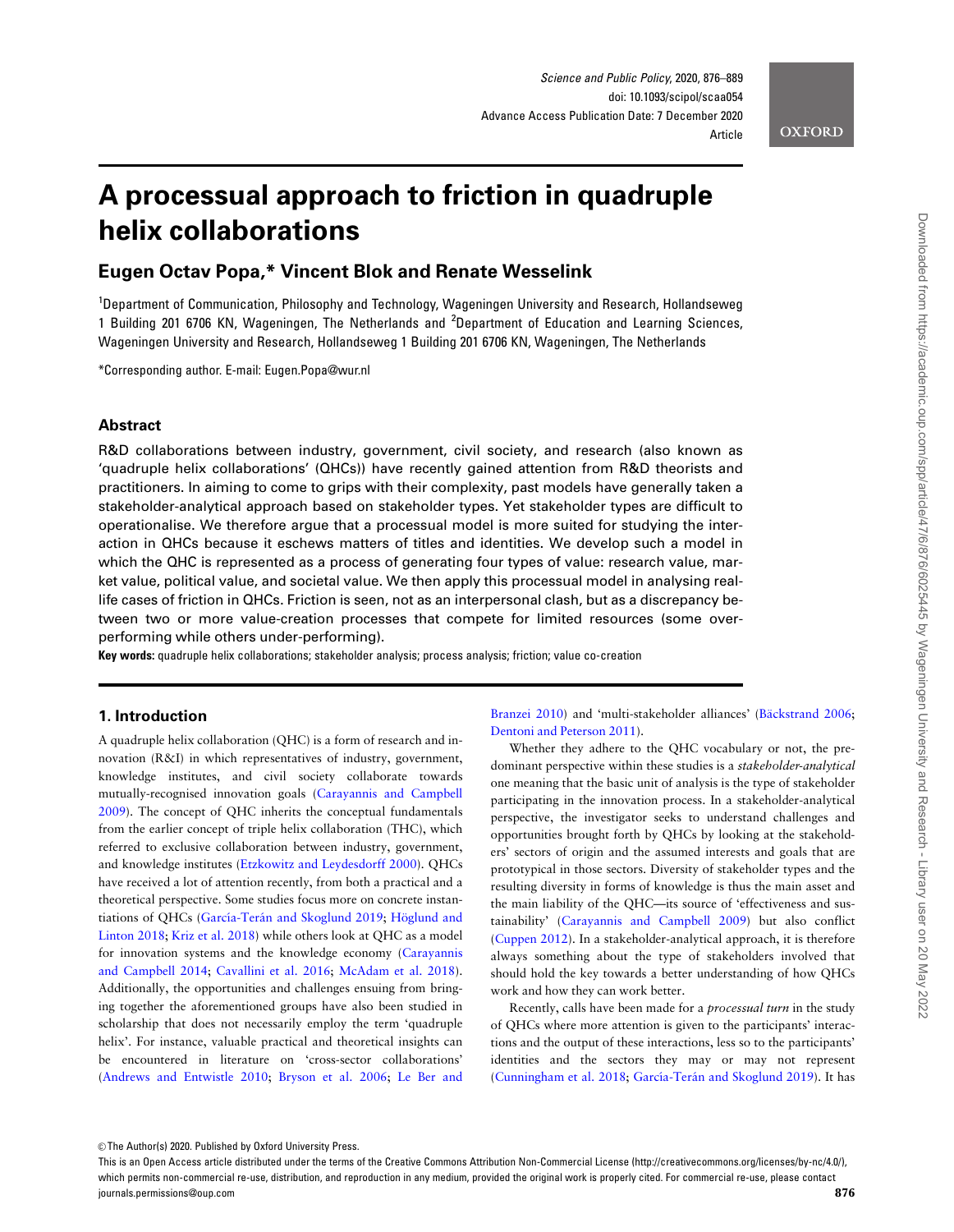been remarked, specifically, that in the traditional stakeholder perspective the actual process of innovation systems remains 'surprisingly veiled' ([Kolehmainen et al. 2016](#page-12-0)). More specifically, it is doubtful whether the stakeholder-analytical perspective is the most productive way to investigate sub-optimal collaboration, that is, collaboration barriers ([Fernandez et al. 2017](#page-12-0); [Trianni et al. 2016\)](#page-13-0), collaboration conflicts ([Cuppen 2012;](#page-11-0) [Mikkelsen and Clegg 2018;](#page-12-0) [Rahim 2017](#page-12-0)), and friction ([Cunningham et al. 2018\)](#page-11-0). In order to study these phenomena, scholars have urged to complement the macro-analytical perspective which trades in identities and titles with the micro-analytical world of 'dynamic relationships, synergies, collaborations, coordinated environments, and value-creating activities' ([Hasche et al. 2019](#page-12-0): 2; [Kriz et al. 2018](#page-12-0): 2)

In this article, we answer this call for alternative perspectives by showing how the processual perspective can be of use in analysing sub-optimal collaboration events, events we will refer to as friction between helixes. To take a processual perspective to friction means to focus the analysis on aspects of friction that are relevant to the event's understanding and overcoming. Through theorising on a processual model of QHC and illustrating the use of this model with actual examples of friction, we would like to show that a processual approach opens the door for a more nuanced understanding of these events and, as such, puts us in a better position to tackle them.

The article is structured as follows. In Section 2, we explain the need for a processual turn in conceptualising QHCs and we answer this need by providing a processual model of QHCs in which the four helixes can be conceptualised as processes of value co-creation. In the rest of the article, we put this mode into application. In Section 3, we explain the methodology for applying the model and in Section 4, we illustrate the use of the model by applying it to reallife cases of QHC. In Section 5, we discuss the policy implications of the obtained results and the model lying at the basis of this research. We conclude in Section 6 with suggestions for further research.

# 2. The quadruple helix from stakeholders to processes

### 2.1 The stakeholder-analytical approach to QHC

The origins of the term 'quadruple helix' need to be sought in the late 1980s when scholars and practitioners of innovation studies expressed a general disagreement with traditional models of innovation (see e.g. [Arnkil et al. 2010](#page-11-0); [Kline and Rosenberg 1986;](#page-12-0) [Teece](#page-13-0) [1992\)](#page-13-0). These traditional models viewed innovation as a linear process from fundamental research to applied technology and assumed that innovation was primarily an interplay between the state and businesses. Of the many alternatives to this tradition that were subsequently proposed, one is relevant for the present purposes: the triple helix (TH) model ([Etzkowitz and Leydesdorff 2000](#page-12-0); [Leydesdorff](#page-12-0) [and Etzkowitz 1996](#page-12-0), [1998](#page-12-0)).

The TH model postulated that innovation results from collaborations between industry, knowledge institutes, and policymakers. The model was proposed by Etzkowitz and Leydesdorff as an analytical tool, meaning that its function was to shed light upon the immensely complex process of innovation [\(Leydesdorff and Etzkowitz](#page-12-0) [1998\)](#page-12-0). Specifically, the TH model was initially introduced to understand the new role played by knowledge institutes in innovation given that the output of these institutes has an increasing, longlasting, systemic effect on society and economy ([Carayannis and](#page-11-0) [Campbell 2010\)](#page-11-0).

Subsequently, just as knowledge institutes were introduced in the pre-existing state–industry configurations (to form the TH), so was the civil society introduced into the TH model to form the quadruple helix ([Carayannis and Campbell 2009,](#page-11-0) [2010](#page-11-0)). The fourth helix is often defined as 'media-based and culture-based public', which effectively includes any individual who is or could be affected by a certain research and development process and thus has a reasonably clear stake in the process [\(Carayannis and Campbell 2012](#page-11-0)). The public, while not necessarily trained to grasp the technological and economical dimensions of an innovation process, shapes this process in indirect ways: 'culture and values, on the one hand, and the way how "public reality" is being constructed and communicated by the media, on the other hand, influences every national innovation system' ([Carayannis and Campbell 2009\)](#page-11-0). A QHC event is thus, according to the model, the direct or indirect participation of at least one organisation from each of the four helixes.

To exemplify these features of the stakeholder-analytical approach, let us look at one concrete and recent example provided by [Cunningham et al. \(2018\).](#page-11-0) Other models will of course differ on details, but they share with this one the assumption that the QHC is, in essence, a social phenomenon to be defined by the type of stakeholder involved. The illustration based on [Cunningham et al. \(2018\)](#page-11-0) will also be useful later in this article because we will take up their concept of friction and apply it in our cases.

In their approach, [Cunningham et al. \(2018\)](#page-11-0) use a stakeholderanalytical model to study the boundary work of principal investigators ('PIs' in the figure) and the friction resulting from that work (see also [Mangematin et al. \(2014\)](#page-12-0) for a similar approach). The study is a typical example of labouring under stakeholder-analytical assumptions: the basic unit of analysis is the stakeholder type and each stakeholder type is defined according to a set of distinguishing attributes (motivation, goals, etc.).

Various similar stakeholder-analytical figures have been produced within the literature on QHCs. Although it is difficult to identify with precision the studies that take a stakeholder-analytical approach—since methodological assumptions have not always been made explicit—the term 'helix' translates in this approach to a group of stakeholders joined together by some 'salient characteristics' [\(McAdam et al., 2018\)](#page-12-0). In the example above, [Cunningham](#page-11-0) [et al. \(2018\)](#page-11-0) are working towards conclusions regarding the values and interests of one particular actor (the PI) and how this actor manages to balance these values and interests with the more general duty of fostering public values (143).

The stakeholder-analytical model of QHCs has duly set up a level of abstraction that is in our view optimal for the study of science–society relationships. The QH model is very much in line with Merton's claim that research should be studied with 'middle-range theories' that give enough space for the incidental and the general, the event, and the landscape [\(Merton 1973](#page-12-0); [Pawson 2000\)](#page-12-0). Aside from setting the stage through this middle-level theorising, the model also brings forth a very important distinction that has proven its utility in studies such as those by Cunningham mentioned above: the four-fold distinction between helixes. This distinction comes with important assumptions that, although implicit, determine at a fundamental level the study of R&I. For example, the four-fold distinction between sectors implies that the diversity we intuitively notice in complex R&I projects is a diversity of work-related aims (or 'goals', 'values', 'interests', etc.). As a result, other possible sources of the observed diversity, for example, cultural differences, differences in skill or personality, linguistic/rhetorical differences, are subordinated to this assumedly more relevant difference in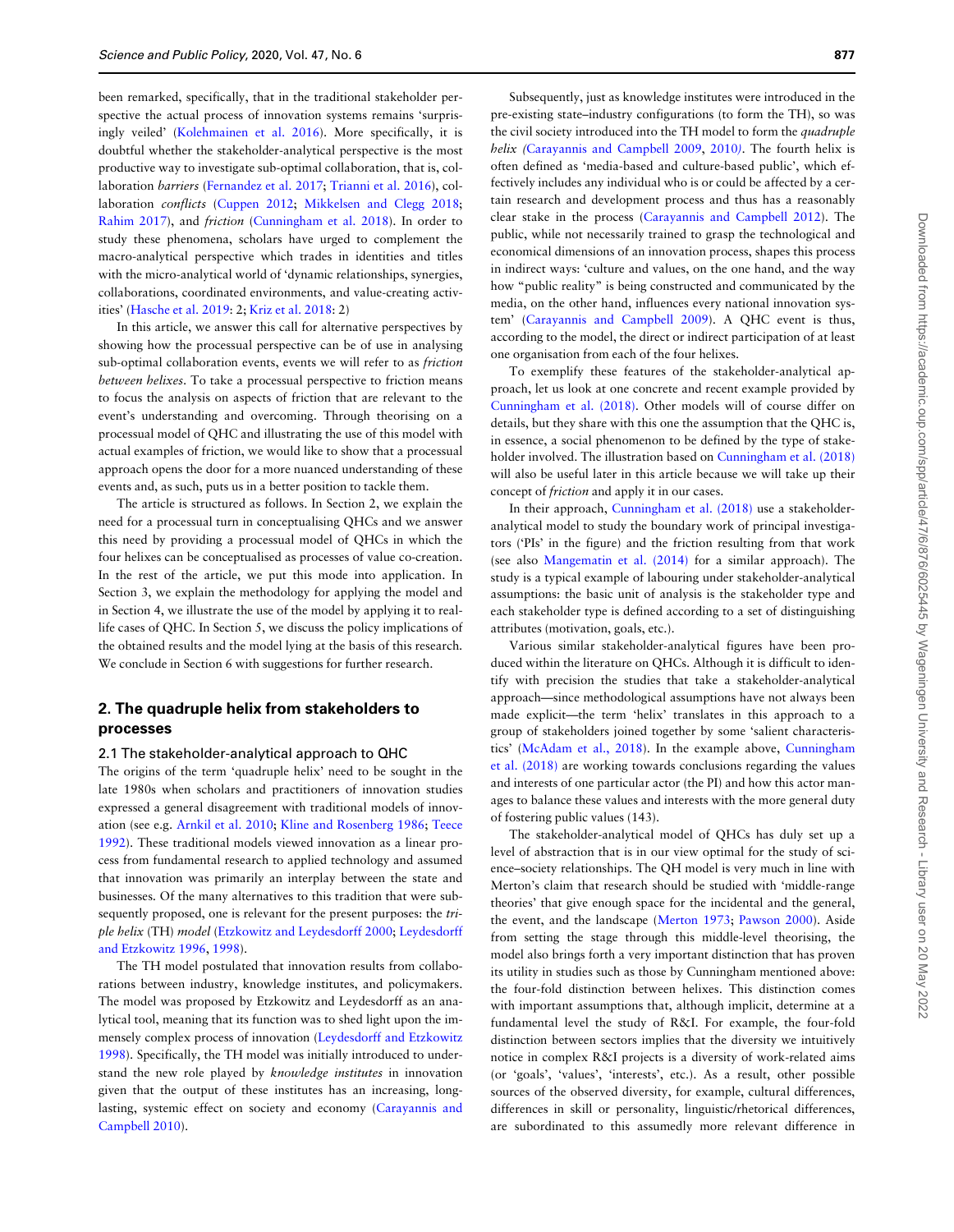

Figure 1. The model used by [Cunningham et al. \(2018\)](#page-11-0) for the study of PIs and their work in QHC.



Figure 2. A processual model of QHC.

work-related aims. Another important assumption in the QH model is the assumption of stability of R&I phenomena and organisations. Under this assumption, R&I becomes a bounded, observable event, as opposed to being a diffuse property within a system, as it is the case for example with 'sociotechnological transitions' ([Geels and](#page-12-0) [Schot 2007\)](#page-12-0) or national innovation systems [\(Godin 2009](#page-12-0)).

These contributions notwithstanding, the stakeholder-analytical perspective engrained within the QH model presents us with some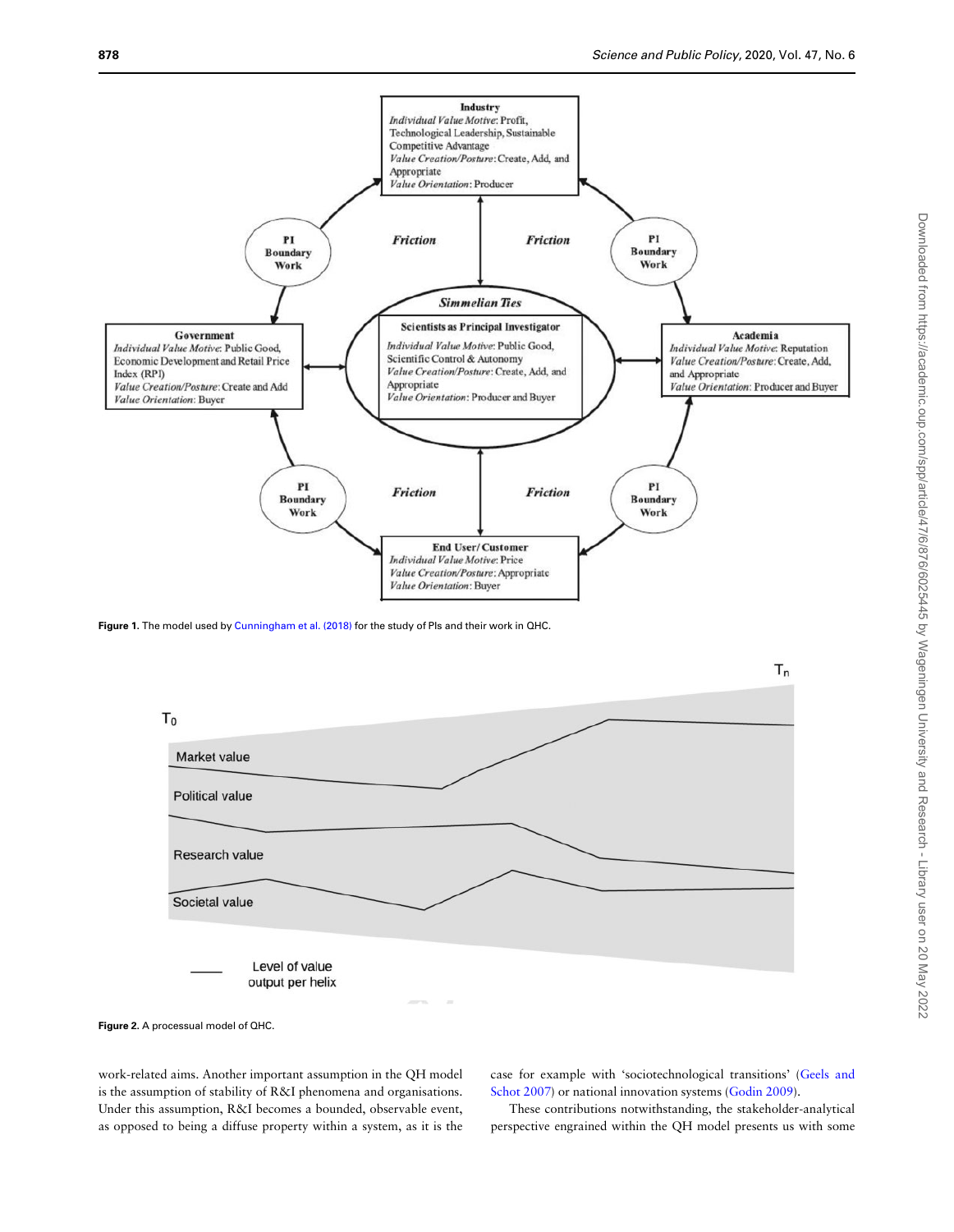points for improvement. It has been noted recently ([Hasche et al.](#page-12-0) [2019;](#page-12-0) [McAdam et al. 2018](#page-12-0)) that the obtained level of abstraction is still too high, compelling those who work on QH and TH collaborations to make macro-level observations to the detriment of microlevel observations regarding the 'dynamic relationships, synergies, collaborations, coordinated environments, and value-creating activities' [\(Hasche et al. 2019:](#page-12-0) 2). This micro-level perspective is needed in order to 'fully understand the complexity of activities that take place in a quadruple helix setting' (6).

The current call for more micro-level investigations is highly justified, yet we doubt whether it can be satisfactorily answered from a purely stakeholder-analytical perspective. In the process of 'zooming in' to the fine-grained reality of QHC, scholars will need concepts that allow for a clear operationalisation. We doubt whether the concept of stakeholder type—the basic unit of analysis in past QHC models—is up for the task. Two basic problems seem to occur.

The first problem in operationalising stakeholder-analytical models is that labels for stakeholder types remain fuzzy. In the one much-quoted formulation, the four helixes are defined as follows: (1) academia/universities, (2) industry/businesses, (3) state/government, (4) media-based or culture-based public ([Carayannis and](#page-11-0) [Campbell 2009\)](#page-11-0). A similar delineation is employed by Bryson, Crosby, and Stone in the following definition of cross-sectoral partnerships: 'by cross-sector collaboration, we mean partnerships involving government, business, nonprofits and philanthropies, communities, and/or the public as a whole' [\(Bryson et al. 2006](#page-11-0)). But what is behind these abstract labels? There is no universally accepted definition of 'research', 'industry', 'state', and 'public'. Furthermore, given the complexity of these phenomena, one might even wonder whether such a definition is possible or useful.

Let us clarify the point further by looking at an example and then apply mutatis mutandis the conclusions. Take the helix of research. At first glance research (or 'academia') is easy to pinpoint: it consists of stakeholders that carry out research. Furthermore, we will have no trouble identifying prototypical cases of researchers that participate in a QHC with the interest of carrying out research and publishing results. Yet going beyond this almost tautological definition will place us in a landmine, for what counts as the research helix. Does it include unpublished R&D carried out within a business organisation for economic purposes? If so, will it also include market and consumer research carried out for the same purposes? If peer review is not a condition, should we include the highly valuable and insightful research carried out by journalists? An even more thorny problem occurs when we seek to decide whether or not to include research-oriented governmental organisations—health councils, agencies, and advisory boards. They are, by statute, governmental organisations but their statue is that of carrying out research. Finally, with the fall of the so-called deficit model that identified a clear line between science 'proper' and science communication [\(Selin et al. 2017](#page-13-0)), it is difficult to say whether activities of public engagement in science are a form of research or a form of science communication. Similar considerations can be brought to bear on the other helixes, revealing that beyond a small semantic core, the four helixes are complexly intertwined, preventing a clear-cut delineation. And while it might be expected that labels for complex phenomena will have furry edges, there is a second problem that combines with the first one to bring us into increased difficulty of using the four labels.

The second problem in operationalising the model comes not from the operationalisation of the helixes themselves but from the identification of the organisations that are to be assigned to the

helixes. As socially constructed entities, organisations—their resources, their activity, and their output—will inevitably evade strict definitions and classifications. Complex institutions that are active on a variety of fields will have more than one (overlapping identities) and it is not immediately clear which ones of these identities are to claim pre-eminence over others. An institutional identity is always in the eye of the beholder [\(Powell and DiMaggio 2012](#page-12-0)). Going back to the task of assigning organisations to groups, we must ask ourselves: What feature of an organisation do we then take as the decisive ones for assigning an organisation to a certain group? Are we to divide groups based on their institutional aim, the organisation's actual activity, or on their institutional alliances and allegiances?

Let us illustrate this second problem by taking the example of a concrete organisation: the Institute for Sustainable Process Technology (ISPT) active in The Netherlands. The Institute describes itself as a network organisation for the process industry in The Netherlands, so the first instinct could place it under the industry helix; on the other hand, the Institute is actively involved in tackling sustainability issues within these industries (energy reduction, circularity, etc.), so we might also say that they are lending their efforts to a socio-ethical cause. Thus, given that ISPT is not simply there to help the industry turn investment into profit but has a broader social agenda, ISPT is part of the civil society. Further, within ISPT, there are PhD candidates and Master students carrying out research and their research output is actively used within the institution and by other scientists. In this light, ISPT is a research centre. And finally, given a broad definition of policymaking ([Fischer](#page-12-0) [2012\)](#page-12-0), one that would include not only the activities of actual policymakers but also other bodies that participate in agenda-setting and public–private interaction, ISPT is influencing the overall governance of the process industry. So this organisation can also be placed in this public sector. We see therefore how, by placing ISPT on the backdrop of its different contexts of activity, we can reveal a multitude of helixes in which it can be justly placed.

We therefore agree with [Yang et al. \(2012\)](#page-13-0) that the helix 'frameworks are in need of further clarification when it comes to transferring the relatively abstract theoretical framework to operational variables in order to guide empirical investigations' (377). But we argue, based on the reasons advanced above, that these clarifications cannot emerge solely from a stakeholder-analytical perspective. This 'plurality of agents, actors and organizations' (378) cannot be solved through a more thorough categorisation (see e.g. [Ivanova 2014](#page-12-0)) because the building blocks of that typology would still be actors and sectors—two concepts that, we have argued, avoid operationalisation.

In the next section, we develop the proposal that a process-analytical perspective to QHCs, along lines that have started to be explored by recent research, can complement the stakeholderanalytical perspective and provide a solution to the aforementioned operationalisation problems. As explained above, for some purposes, QHCs can still be defined as collaborations between four actor types (universities, businesses, policy, and society); yet a micro-level analysis will, we argue, benefit from the more stable unit of analysis which is the (value-creation) process.

#### 2.2 From stakeholders to processes

That a process-analytical perspective could be beneficial for the study of innovation has already been discussed in the QH literature(García-Terán and Skoglund 2019; [Hjorth et al. 2015](#page-12-0)). It has been argued that 'to conceptualize how things unfold and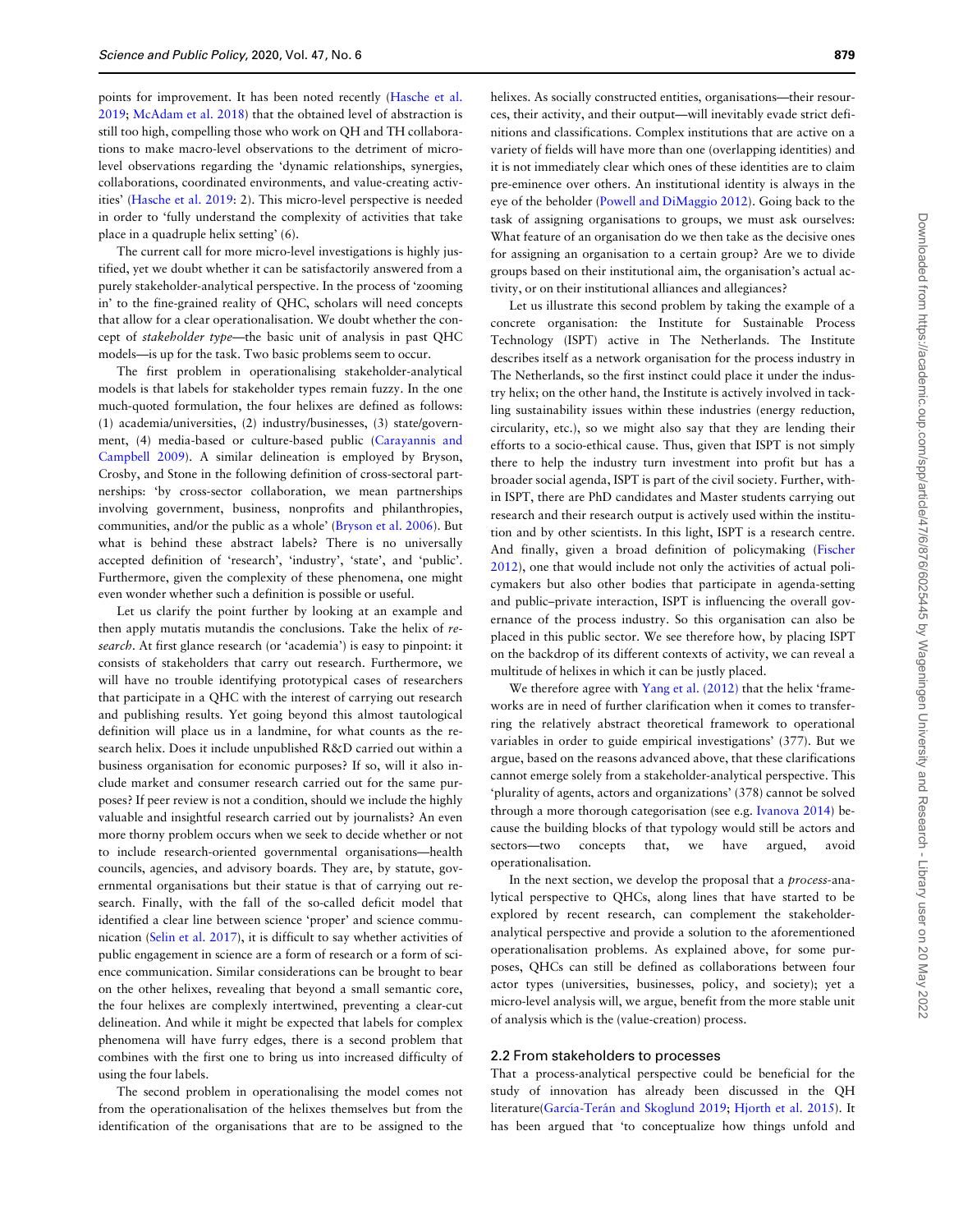emerge in comparison to theoretical frameworks that focus on how static objects exist' has practical advantages and because 'when we accept that things change, we are also enabled to better understand how things interrelate' (García-Terán and Skoglund 2019: 1276). Additionally, as seen in the previous section, advocates of the micro-level analyses of QHC tend to focus on processes such as 'value-creating activities' [\(Hasche et al. 2019](#page-12-0)) and thus leave behind matters of identity and titles. In this sense, advocates of the microlevel analysis are, indirectly, favouring a focus on the process.

These movements towards a processual approach notwithstanding, we have yet to see an attempt to provide a QHC model that accompanies this view. In our view, a full-fledged processual approach needs to provide an additional level of analysis where processes are the highlighted building block. The processual analysis must not contradict the stakeholder-analytical one but rather complement it and enrich its ontology. We do so through a series of inter-related questions.

First, we must ask: What are the processes within a QHC?

We suggest that helixes can be conceptualised as processes of value co-creation in which participants—regardless of their title and identity—collaborate and compete for the production of different types of value (Echeverri and Skålén 2011; [Galvagno and Dalli](#page-12-0) [2014\)](#page-12-0). Because the concept of value co-creation is not dependent on any form of organisational or sectoral identity, it is the first step in the process-analytical approach. Value co-creation can be defined as 'the joint, collaborative, concurrent, peer-like process of producing new value, both materially and symbolically' ([Galvagno and Dalli](#page-12-0) [2014:](#page-12-0) 644). This view on innovation is sometimes referred to as 'coinnovation' and postulates that innovation takes place on a 'platform where new ideas or approaches from various internal and external sources are applied differently to create new value or experience for all stakeholders' ([Lee et al. 2012](#page-12-0): 824). Notice also that value co-creation processes cut across traditional delineation of sectors and organisations. If we model QHCs not as a grouping of stakeholders but as value-creation processes, the four initial groups (academia, industry, state, and the public) are now being defined as value co-creation processes. Crucially, then, in this view, it is the process that constitutes the basic unit of analysis.

Second, we must ask: How do we identify something as valuable in a helix?

The reliance of process analysis on value identification has been showcased by past studies of QH and TH constellations [\(Cunningham](#page-11-0) [et al. 2018](#page-11-0); [Hasche et al. 2019](#page-12-0)). There are various methods employed in these studies for identifying value and the caveat remains that value identification 'is based on perceptions' and thus ultimately 'is in the eyes of the beholder' [\(Hasche et al. 2019](#page-12-0): 5). We prefer a more emic ([Pike 1967](#page-12-0)) approach in which we subscribe fully to the observed behaviour of those under study. To this end, the values co-created in each helix have can be identified by observing the reward systems that are functional in each helix, that is, by identifying those actions that are accompanied in each helix by rewards or 'recognition' [\(Honneth 1996;](#page-12-0) [Honneth and Farrell 1997](#page-12-0)). We thus take as a starting point 'the idea that human self-esteem and dignity are constituted inter-subjectively through participation in forms of social life' [\(Islam 2012](#page-12-0): 38) and that this self-esteem and dignity is encapsulated in objects, acts, and relations [\(Sebrechts et al. 2019](#page-13-0); [Voswinkel 2012](#page-13-0)). Importantly, we do not wish to restrict the inquiries into each helix to those scholars that explicitly employ the (Hegelian) concept of recognition [\(Honneth 1996](#page-12-0)). There are important variations in this respect that can be taken into consideration. For example, considering the academic helix, much of the early Science and Technology Studies (or STS) belonging to the

'Mertonian' tradition has been concerned with characterising the reward system that controls academic behaviour and understanding its functioning [\(Gaston 1970;](#page-12-0) [Merton 1973;](#page-12-0) [Storer 1966\)](#page-13-0). Although not employing the term 'recognition', these studies are clearly aligned in their empirical intent. Similar studies have looked into the reward system of businesses and other organisations ([Grover 2014\)](#page-12-0). For the purpose of getting a better grip on QHCs, such 'pit stops' into the sociology of each helix are essential. However, for the present purposes, a brief illustrative explanation of the values pertaining to each helix will suffice.

We thus arrive at our final question: What are the specific values co-created in each helix? Maintaining the quadruple helix structure of our model, we define the following four types of value: research value, business value, political value, ad socio-ethical value.

- i. The research helix will refer to co-creation of research value. As a social system, academia is organised along the gifts offered by researchers to the community ([Hackett et al. 2017\)](#page-12-0). These gifts take the form of publications, patents, etc. and each create credit (authority) for the authors and those building upon it. Gradually, as more colleagues employ these gifts in their own work, the value proposition is co-created and thus actualised [\(Cole and Cole 1967](#page-11-0); [Crane 1976;](#page-11-0) [Storer 1966\)](#page-13-0). In short, the value output consists of:
- $\rightarrow$  publications, patents, academic books, obtained titles, citations, reputation, invitations to academic meetings
- ii. The business helix will refer to the co-creation of business value. Business value is perhaps the easiest to define because it has a concrete, measurable correspondent in 'the worth in monetary terms of the technical, economic, service, and social benefits a customer receives in exchange for the price it pays for a market offering' ([Anderson et al. 2006\)](#page-11-0). Unlike academia, where scholars are not directly paid for their academic output, in industry, products are exchanged at a price. Thus, along these lines, the business value of a QHC output is typically its pecuniary worth on the market but it can also refer to non-pecuniary worth that translates into pecuniary worth only indirectly and in longer timespans, for example, learning, reputation gains, and symbolic rewards ([Chesbrough et al. 2018:](#page-11-0) 932). The value output in industry is thus observable by investigating:
	- $\rightarrow$  market share, revenue, employer knowledge, assets, brand recognition
- iii. The policy helix is the co-creation of political value. The political dimension of an action pertains to its capacity of creating or maintaining the rights promoted within that system and thus to the continuation of the system in question ([Dworkin 1977](#page-12-0)). What these rights are is a matter of context but for now we can take a general stance and say that, in a democratic system, the political value of a QHC output is its capacity of leading to the preservation of democratic rights ([Brettschneider 2010](#page-11-0)). Following the work of Brettschneider, we can further say that the political value of a QHC output is measured against the ideal of 'dual commitments to rule by and for the people' (2010: 22). In other words, that output is not only the expression of people's will ('by the people') but it is also an output that serves their interest ('for the people').

 $\rightarrow$  efficient policy for democratic rights, support of that policy, political power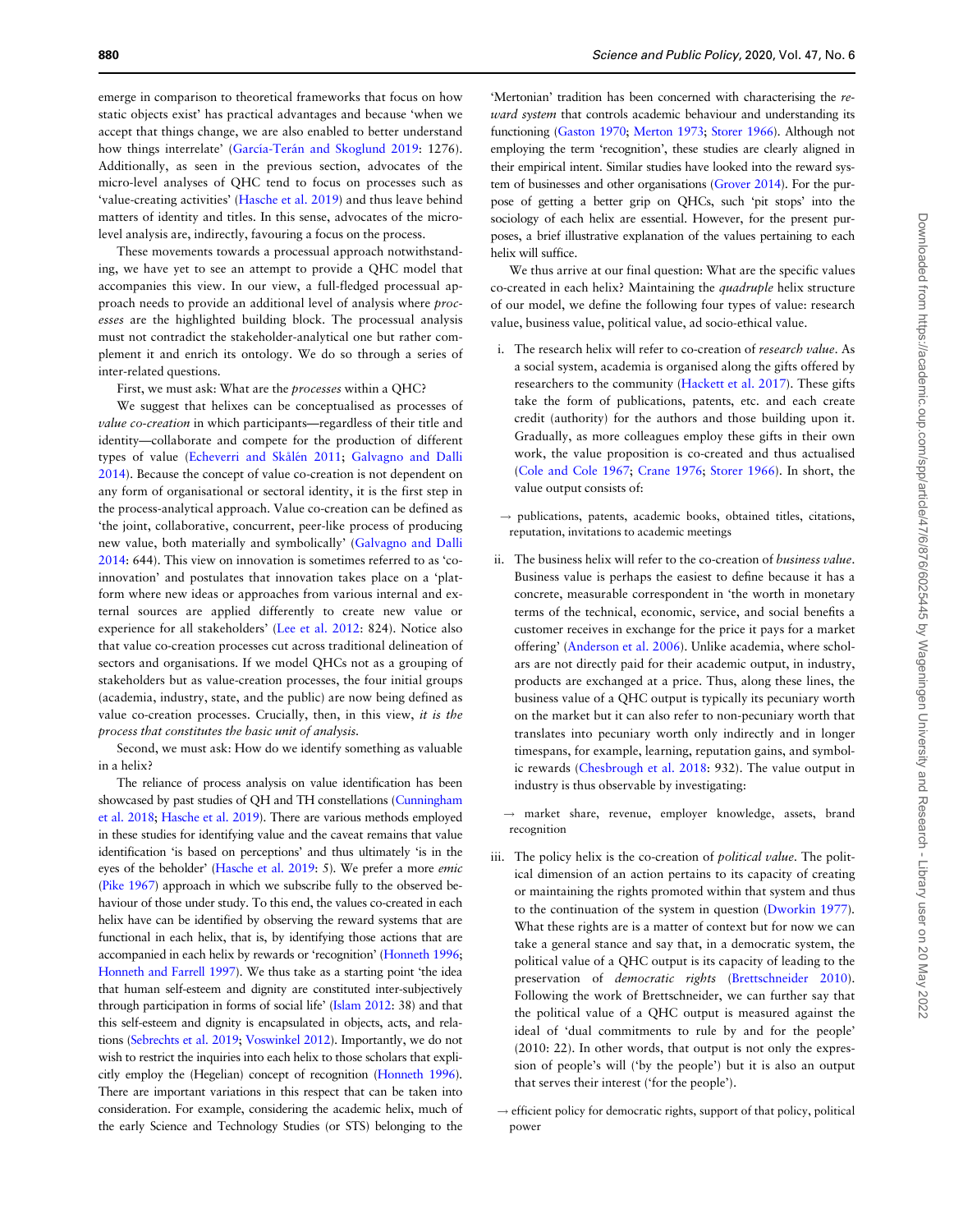- <span id="page-5-0"></span>iv. The civil society helix pertains to the creation of social value. The social value of innovation has been the topic of many approaches such as corporate social responsibility, responsible research and innovation ([Owen et al. 2013;](#page-12-0) [Stilgoe et al. 2013](#page-13-0)), technology assessment ([Rip and Te Kulve 2008\)](#page-12-0), and valuesensitive design ([Van Wynsberghe 2013](#page-13-0)). In general, we can follow [Garst et al. \(2019\)](#page-12-0) and say that the social value of R&D refers to the capacity of an output to answer socially-recognized needs and thus be in line with the norms that are intersubjectively accepted within a certain context. What constitutes social and ethical acceptability is of course subject to variation, but in principle it revolves around the idea that innovation (its input, throughput, and output) should be sensitive to the moral and practical needs of society and include these needs early on in the innovation process ([Garst et al. 2019:](#page-12-0) 5–7). For example, it will be generally the case that products should be safe for both individuals and the environment, that they should diminish or abolish injustice, that they should contribute to welfare, foster participation, etc.
- $\rightarrow$  safety, justice, well-being, participation

Having defined each helix as the process of co-producing a specific type of value, we must now create a new visual that can supplement the stakeholder-analytical one. In Fig. 3, the four helixes are presented as strips that stand for value output; the value output is measured by the width of the strip—the wider the strip, the more of that value is being produced. Each strip is a value co-creation process and the totality of the four strips constitute the socio-techincal transition from one system state to the other. Of course, this transition is also a process, but in order to avoid ambiguity, we reserve the term 'process' for co-creation of each of the four specific values. The large-scale movement from  $T_0$  to  $T_n$  is more commonly referred to as a transition [\(Geels 2002](#page-12-0)) rather than a more small-scale

(co-creation) process. The model represents R&D as the movement from an initial distribution of value along the four helixes (marked  $T_0$ ' in the figure) and, through processes of resource allocation and use, creates the final output of value at (marked  $T_n$ ' in the figure). In Fig. 3, the value outputs are randomly assigned for illustration purposes.

Notice, first, that no stakeholder identities are included in the model because we assume (from the idea of co-creation) that all actors are in fact contributing to all values and that each actor can in some instances contribute to any value even when they do not have the associated titles and backgrounds. The values remain separate in the model because their production by various actors need not mean their melting into one 'super-value'. To give an example, if industry players contribute to the research output of a project, for example, they contribute to an academic paper by participating in a study or by renouncing intellectual copyright for the shared information, then the co-creation of that research output does not somehow melt into market value. It is still an academic publication worthy of academic recognition. Thus, because the criteria specified for each value are different, and despite their co-creation process, the four remain different, separate strips in our model.

With this model, we move towards a processual description of economic behaviour around these values. However, a processual approach does not deny the stakeholder-analytical approach nor does it deny the presence of cognitive and the psychological alongside the (trans)actions that have now taken central stage. We do not wish to say, a la Wittgenstein, that there is nothing beyond the act. Quite the contrary, it is with the common-sense language of mental states of mind that we intuitively look at innovation. We see individuals fulfilling certain societal roles and statuses engaging in cognitive phenomena such as wishing, aiming, thinking, expecting, etc. This remains the most natural entry point. What we argue is that once phenomena have been identified through this language, a translation



Figure 3. Friction as conflict between over-performance versus under-performance.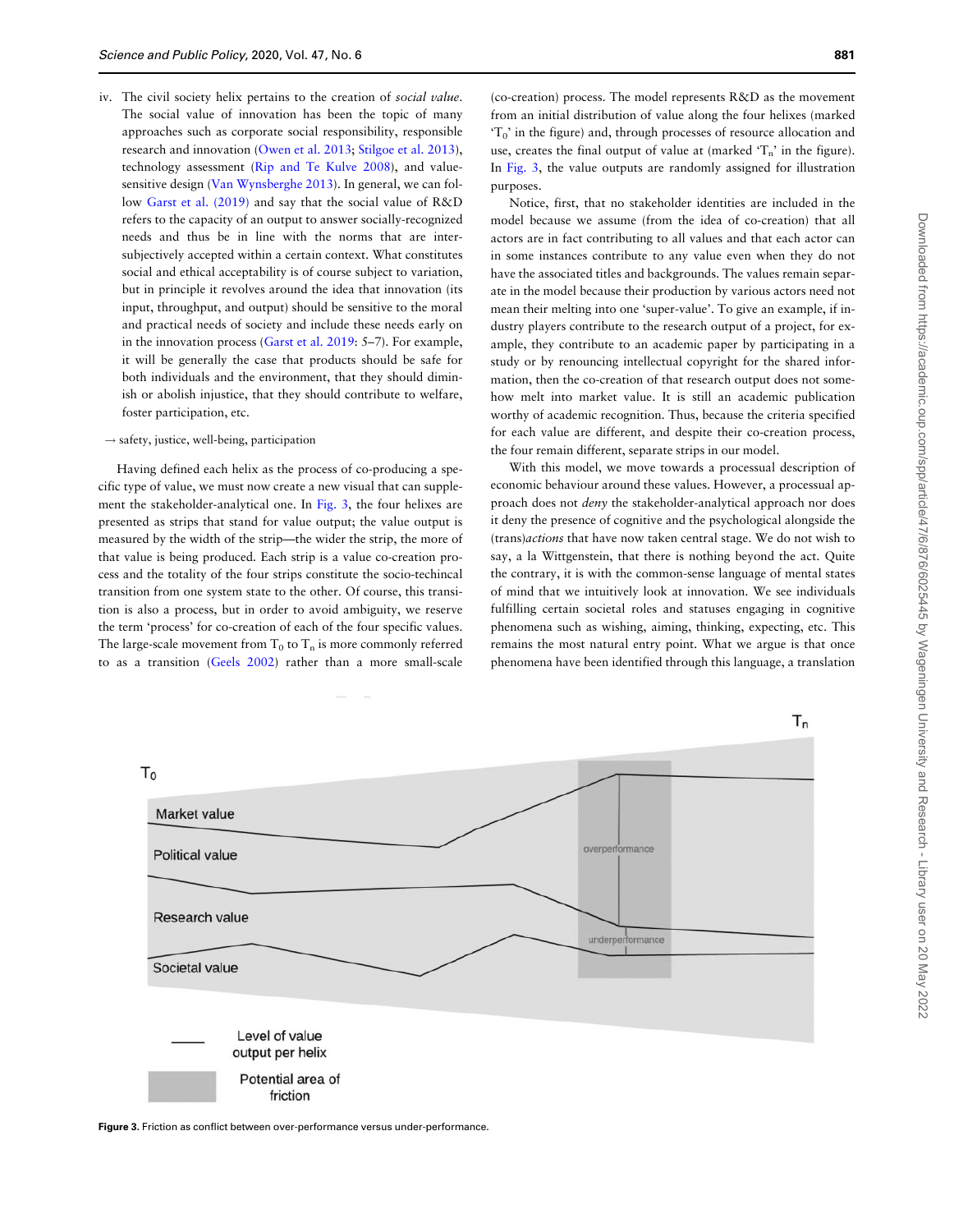into processual terms creates a more stable basis for scientific investigation. This translation will be exemplified in our discussion of real-life cases of friction below.

## 2.3 Friction between processes

As shown in Section 2.1, the study of QHCs is moving from the macro-level of the original models towards the micro-level of interpersonal interactions [\(McAdam et al. 2018](#page-12-0)). In our view, an important part of this endeavour must consist of tackling a situation where the marriage between helixes does not function in an ideal way. While promising as innovation pathways, QHCs present specific challenges stemming from the difference in nature of the four types of values, challenges that would otherwise not occur in R&D trajectories involving just one organisation. ([Andrews and Entwistle](#page-11-0) [2010;](#page-11-0) [Clarke and Fuller 2010\)](#page-11-0). Since these collaborations bring together organisations that have markedly different reward systems, it is not self-evident that every joint effort is a successful one—or a good idea, for that matter.

Problems in the marriage between helixes can occur in a variety of forms and with a variety of consequences. These sub-optimal forms of value-creation have been studied under the general label of conflict ([Anicich et al. 2016;](#page-11-0) [Blok 2019](#page-11-0); [Brand et al. 2020](#page-11-0); [De Dreu](#page-12-0) [and Gelfand 2008](#page-12-0); [Garst et al. 2019](#page-12-0); [Medina et al. 2005;](#page-12-0) [Mikkelsen](#page-12-0) [and Clegg 2018](#page-12-0); [Rahim 2017](#page-12-0)). Here we would like to focus on a specific type of conflict, the situation where one value over-performs at the expense of another that is underperforming. We will refer to this type of conflict as friction following past literature on conflicts within QHC [\(Cunningham et al. 2018\)](#page-11-0)

Friction has been characterised as a situation 'where the value added that is anticipated is not realised by one or all the parties' (Cunningham et al. 2018: 142). We will pursue this definition but add to it that the misfire on one helix leads to overachievement on at least one other helix. If all helixes are systematically underperforming, then we would not see this as friction but rather as a period of systemic stagnation on all accounts. Friction defined as overachievement on one helix combined with underachievement on other(s) is particularly interesting for QHCs because it brings to fore the essential independence of each helix as discussed in the previous section. For it is certainly not self-evident that growth in one helix automatically brings about growth in others. History provides scores of examples where extraordinary value on one helix is pursued at the expense of other helixes [\(Agency 2013](#page-11-0); [EEA 2001\)](#page-12-0). The prototypical example in this regard is the creation of health hazards through oversized market value. Everything that we nowadays know to be a health hazard but we once hailed as innovation with extraordinary market value falls under that category (X-rays, tobacco, asbestos, PCBs, TBT, etc.). An analogous situation occurs when innovation is couched within the academic field and leads to publications and academic rewards but has little or no impact on other helixes [\(Wallis 1979\)](#page-13-0).

Building on these considerations, we put forward the following definition:

Friction is a relationship between two value-creation processes (i.e., helixes) in which one process over-performs at the expense of another that under-performs, these relative to the explicit or implicit predictions made about these helixes before the state occurred.

The model introduced above can also help provide a visual representation of friction. In [Fig. 3,](#page-5-0) we represent friction as a 'red zone' created by a difference in value output between political and academic value. This can happen, for example, in periods of crisis where research is carried out to solve that immediate crisis and not so much to advance science through publications. The current research-driven search for a vaccine against the Covid-19 disease is one such case. In [Fig. 3,](#page-5-0) friction only occurs between political value and research value and not between political value and market value, the latter also being shrunk. With this, we aim to show that over- and under-performance only occurs relative to predicted performance (according to the definition given above). For example, if market performance was low anyway, or predicted to decrease, then the over-performance of the helix at that point does not create friction. This can happen, for instance, in the case of theoretical or philosophical research that is not meant to have direct (or shortterm) market impact. Overperformance on the research helix will not, in this case, dissapoint any expectations from other helixes.

# 3. Method: analysis of friction between processes

In order to identify cases of friction in QHCs, we interviewed fifteen practitioners who have participated in such collaborations in the past 5–8 years in The Netherlands. The interviews were identified either through websites in which participants in past projects are mentioned or through the network we and our colleagues have created in past projects. Interviews took place between September 2018 and May 2019 in The Netherlands. In preparation for the interview, we sent respondents a list of questions that we would ask about recent projects (past five to eight years). As a result, the respondents themselves chose the projects they discussed as examples of QHC. The projects they chose to discuss were set up in the area of sustainability  $(CO<sub>2</sub>$  reduction), digitalisation, smart cities, and education (see [Fig. 4\)](#page-7-0). The selected individuals were part of the coordinating team of the QHC project so that we can expect them to give us a bird'seye view of friction and their effect on the collaboration.

Each interview was carried out individually, mostly on-site at the interviewer's organisation and in one case at their home. In four cases, the interviews were carried out over the phone. Each interview consisted of three parts of approximately 15 min each (45– 60 min in total per interview). In the first part, we asked informative questions about the chosen QHC from the past: the partners involved, the funding, the goals, and the timeline. These questions were simultaneously intended for information acquisition and to bring our respondents back into the context of QHCs. Most of the information we asked for was already publicly available on the Internet, and yet we started with such a discussion every time in order to call back the details of the stakeholder interaction. Subsequently, in the second part, we asked questions regarding the interaction itself: first, we focused on the verbal aspects (questions about communication) and second, we focused on the non-verbal aspects (questions about the parties' emotions and attitudes). We assumed that looking back at the interaction (verbal and nonverbal) participants will either themselves take a normative stance or else recall aspects that can be evaluated later. In the third part, we gave respondents the opportunity to evaluate the progress of the project and identify barriers. We first asked the question as openly as possible: 'What were the barriers encountered in the collaboration between the stakeholders?' (Note that we did not specifically direct respondents towards a specific type of barrier, since the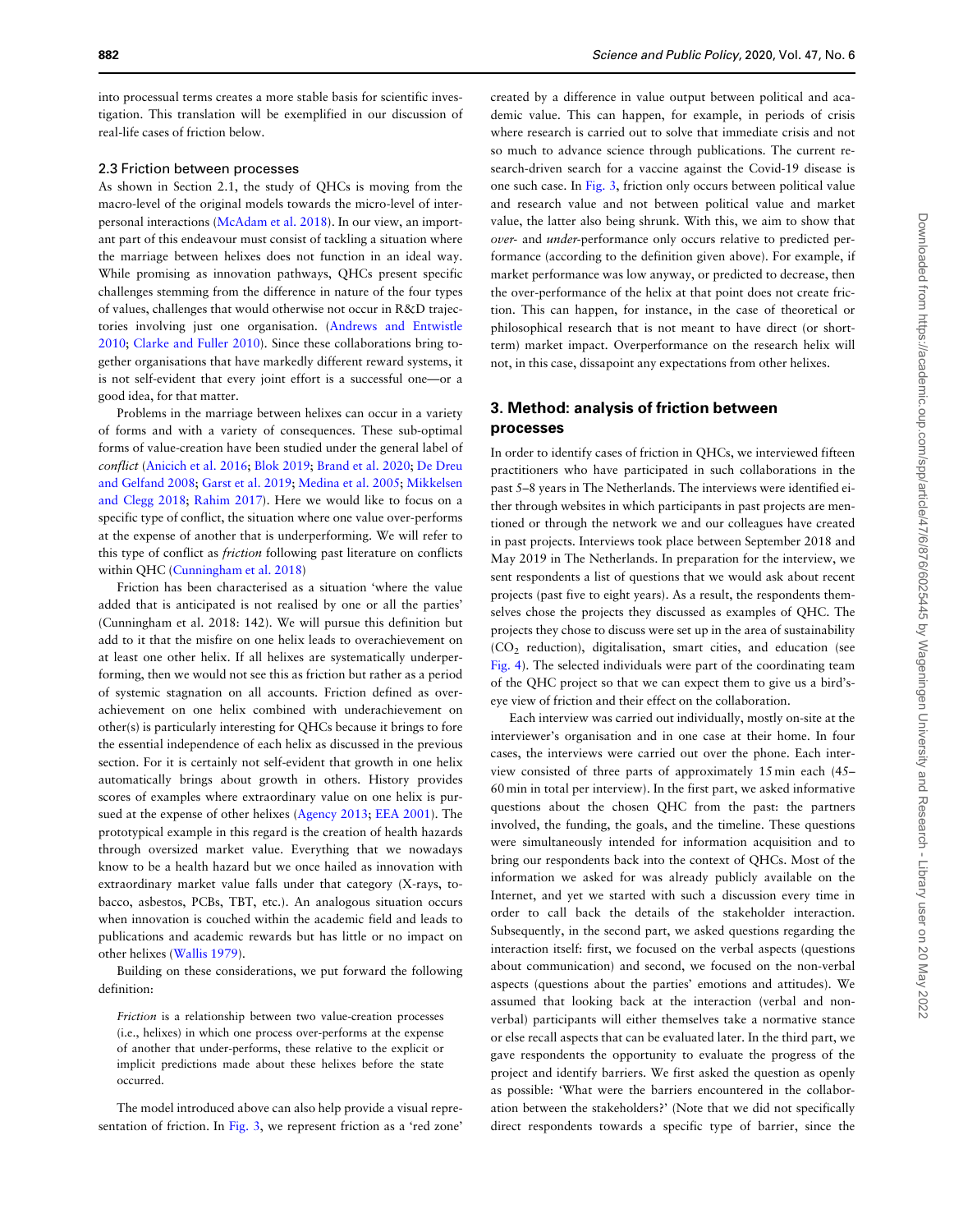<span id="page-7-0"></span>

|                | Gender | <b>Self-identify</b>        | <b>Topic</b>                       |
|----------------|--------|-----------------------------|------------------------------------|
|                | Male   | Researcher                  | Digitalization                     |
| 2              | Female | <b>Industry Manager</b>     | Sustainabiltiy (Process Industry)  |
| 3              | Male   | <b>Industry Manager</b>     | Sustainabiltiy (Process Industry)  |
| $\overline{4}$ | Male   | <b>Industry Manager</b>     | Digitalization                     |
| 5              | Male   | <b>NGO</b>                  | Education                          |
| 6              | Female | <b>Industry Association</b> | Sustainability (Process industry)  |
| $\overline{7}$ | Male   | Researcher                  | Sustainability (Food)              |
| 8              | Male   | Industry manager            | Sustainability (Process Industry)  |
| 9              | Female | <b>Industry Consultant</b>  | Sustainability (Energy efficiency) |
| 10             | Male   | <b>Industry Association</b> | Sustainability (Process industry)  |
| 11             | Female | <b>Industry Association</b> | Sustainability (Process industry)  |
| 12             | Male   | <b>NGO</b>                  | Sustainability (Energy efficiency) |
| 13             | Female | State employee              | Smart cities (Transportation)      |
| 14             | Female | State employee              | Smart cities (Urban development)   |
| 15             | Male   | State employee              | Education                          |

Figure 4. Interviewees and the topic of their QHC.

| <b>Analytical Overview for a Case of Friction</b> |                                                                                                                              |                                                                                                                                                              |  |  |  |
|---------------------------------------------------|------------------------------------------------------------------------------------------------------------------------------|--------------------------------------------------------------------------------------------------------------------------------------------------------------|--|--|--|
| Aspect                                            | Prototypical question                                                                                                        | Illustration from the case of dominance                                                                                                                      |  |  |  |
| Definition                                        | What is the essential opposition between<br>expectation and reality?                                                         | Predict a reasonable or equal distribution<br>of resources; in reality distribute unevenly<br>to the advantage of one helix                                  |  |  |  |
| Timing                                            | When does the friction arise during the<br>collaboration?                                                                    | Primarily in the beginning phases of a<br>project as these tensions are typically<br>addressed and corrected once noticed                                    |  |  |  |
| Signal                                            | What acts or facts signal the existence or<br>persistence of friction?                                                       | helix<br>is systematically<br>under-<br>A<br>performing while the other helix is<br>systematically over-performing (in the<br>perception of those dominated) |  |  |  |
| Scale                                             | How serious is the friction? What are its<br>consequences?                                                                   | Depends on the resource misallocation<br>and whether the issue is addressed.                                                                                 |  |  |  |
| Frame                                             | How do partners frame it (talk about it) -<br>what is the leading metaphor?                                                  | 'alpha male', 'those who pay, have a say'                                                                                                                    |  |  |  |
| Solution                                          | What is the solution envisioned by the<br>participants and what barriers do they<br>encounter in implementing that solution? | Discuss re-distribution or re-allocation of<br>resources                                                                                                     |  |  |  |

Figure 5. Questions in an analytical overview of friction.

question can be understood to refer to both intra- and inter-helix barriers.).

Our discussions with the interviewees did not take place in process-analytical terms. There are two reasons for this, both of practical nature. First, we allowed our respondents to describe conflict in stakeholder-analytical terms (i.e. as actors having certain character traits, groups having certain 'salient features', interests, wishes, etc) because we expected the stakeholder-analytical language to be closer to the interviewees' everyday interpretive apparatus. Secondly, we allowed this language because we wanted to avoid priming our respondents towards highlighting certain aspects of their experience and minimising others. The risk of bringing in the processual language from the start by designing the interviews along those lines is that, as a result, interviewees exhibit experimenter bias ([Cozby 2007](#page-11-0)) by following the implicit 'instructions' of the scientist at the table. This would have diminished our chances of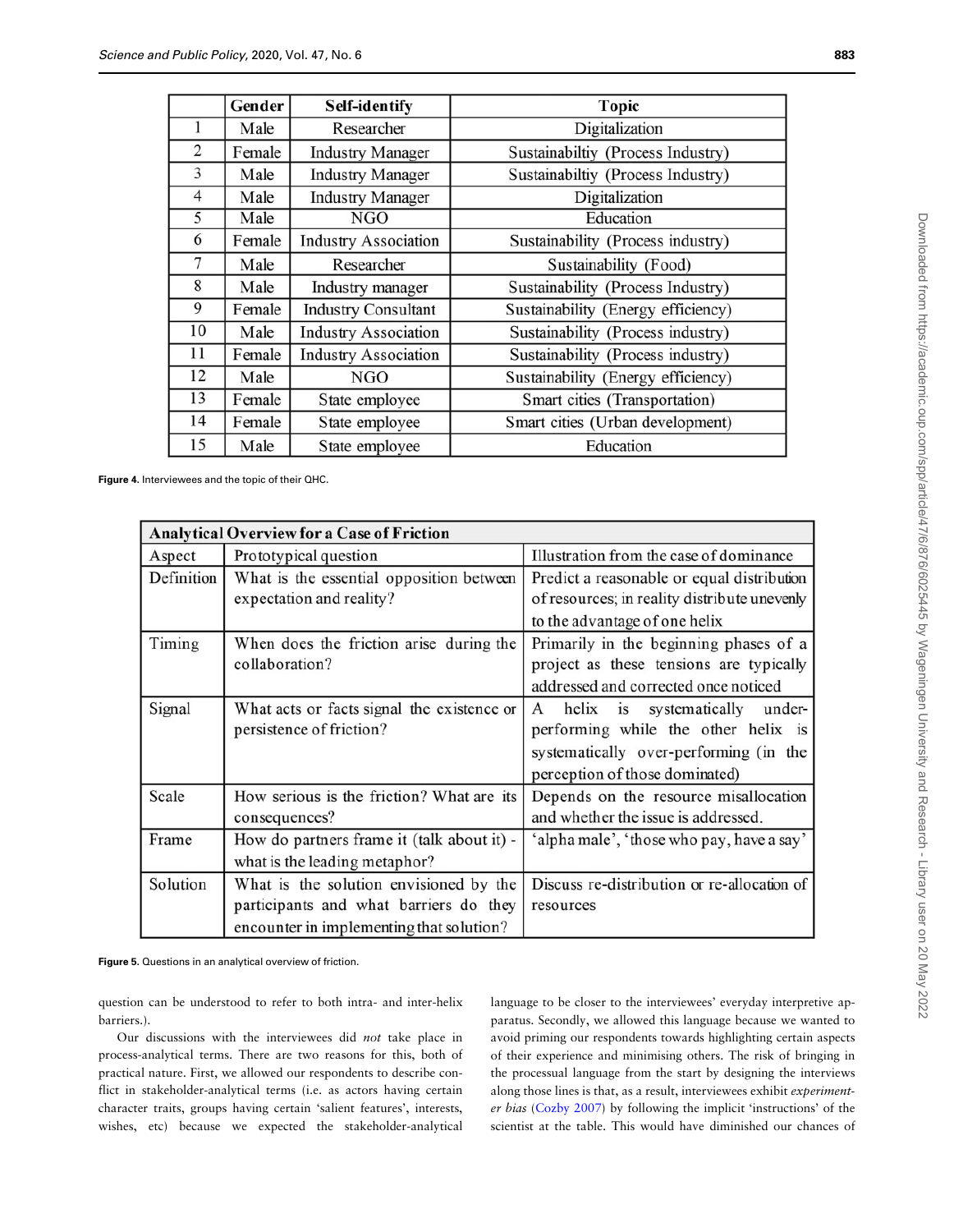checking whether the model can be applied on freely-produced narratives. Thus, once the data were gathered, we undertook the processual turn ourselves by reconstructing the episodes of friction in process-analytical term.

Each interview was transcribed verbatim and coded by the person who carried out the interview. For coding, we used a list of pain points or 'hot issues' for QHC (and related cross-sectoral collaborations) as a starting point but our goal was to move beyond these barriers rather than simply 'verify' their presence in the selected QHC. This working list was compiled from anecdotal mentions of conflict ([Ligtvoet et al. 2016](#page-12-0)), constraints ([Bryson et al. 2006\)](#page-11-0), and friction ([Cunningham et al. 2018\)](#page-11-0). The list was not shared with the interviewees in order not to influence them to come up with stories that match the presented categories. During the coding, we filtered out instances of sub-optimal collaboration that did not seem to us a good illustration of friction defined as over- versus underperformance. Otherwise important but for the present purposes irrelevant instances of sub-optimal collaboration were, for example, impact of economic recession, personality mismatch, cultural differences, miscommunication and misunderstanding, impact of missed deadlines. Subsequently, of the cases of friction we discovered, we checked within the team and, using the first version of this article, with the interviewees themselves, whether the interpretations could be inter-subjectively validated. For the examples we now discuss, the interpretations matched. In the initial version there were two other examples for which not enough consensus could be reached. Those examples are not included in the results so as to not distract from the theoretical point we are making.

Given this set-up but also given the relative novelty of the topic and approach, a cross-sectional study of the participants' narratives about the value-creation process turned out to be the most practical option. It is a vastly interesting question whether the processual view aids reflection and interaction in ongoing cases of QHC; yet we felt that this relatively novel view first needs clarification and fine-tuning before undertaking a longitudinal analysis.

In what follows, we select three examples of friction that we discovered through our interviews. We selected these cases because they have greater illustrative power than other mentioned ones and they are all sufficiently different from each other to represent a broad spectrum of friction. Some words and phrases needed to be replaced in order to conceal the identity of the respondents and the projects in question.

## 4. Three cases of friction analysed

#### 4.1 Dominance

Friction sometimes arises through dominance. Dominance is typically initiated by the stakeholder who is (seen as) the most knowledgeable, experienced, or as having a better network. In many cases, the process is skewed towards the values defended by the stakeholder in question. When respondents described this, they related their description to the character traits of one or more stakeholders who were then described as dominant or submissive.

In two identified cases, the dominance stemmed from financial contributions. Two of our respondents independently used the following expression to describe how things sometimes work: 'Those who pay have a say', that is, the more you bring in the more you have to say. But the dominance also came from normative or political power. For example, in the excerpt below, the respondent describes a situation where the government created a product that

was meant to serve the industry's needs and those of the public but encountered much resistance. Initially, government representatives were surprised since the industry players were the ones who were supposed to be served by the product in question. The following exchange occurred in relation to a series of workshops during the product-creation phase:

Interviewer: And were people from the business sector invited? Respondent: No. And that was immediately a learning point for us. The businesses, although not necessarily well organized as a sector, held on to their identity. The businesses have always experienced this as a centrally set-up initiative. So even though the sector is not capable of standing up and articulate their question, to then substantiate that, they still experienced that as something that was imposed. They started saying that they don't want this, that they don't need that.

In one particular case, the respondent acknowledged their own dominance and spoke of a 'learning experience'. For example:

Respondent: We noticed that if you want to make [product] you need all parties. We made the mistake of looking too late at society and industry. We at least had the local government. In any case, we learn is that you're allowed to have an opinion, to have a vision and to push, but you have to speak to your stakeholders earlier [...] a serious stakeholder analysis. Support is something you create in the beginning. (emphasis in original)

If we analyse these situations from a process-analytical perspective, we have to ask the questions formulated in Section 2 and seek to answer those questions without reference to individual identities and mental states.

As a closing remark, it is important to note that instances of attempted dominance were also mentioned. In other words, before the process gets skewed towards one direction or another, some managers noticed the tendency to overpower and acted against it. In one case, the dominating parties were, more or less directly, thrown out of the QHC by the project manager. In order to preserve the untraceability of the situation, we will conceal which helixes were involved in this situation. Here is nevertheless the project manager's experience with the situation

Interviewer: How was the relationship with the [helix 1] Respondent: In the first year, after what might be called a preparatory year, we realized that the [helix 1 representatives] were interfering too much. So I thought  $-$  hey what are you doing here? You don't bring anything except for annoyance and you don't have the entrepreneur's mentality that we need in order to realize this project. So I said: 'Out!' Interviewer: So that's how the [new project] came about. Respondent: Yes. That's when I said let's bring in more [helix 2 representatives] or more [helix 3 representatives] and [helix 1] out. Sounds a bit denigrating, I don't mean it like that.

Relevant for this form of friction is the assumption that sectors should benefit equally from a certain innovation process. At the very least, it is expected that the helix predicted to benefit more than others does not benefit too much at the expense of the other helixes. In one of the cases, where the friction arose from research activities dominating business activities, the project manager felt that the nature of the QHC was skewed too much towards 'fundamental research'. In another case, the relationships were skewed towards policy, so that the QHC project became too much a bureaucratic matter of budgeting and spending, which resulted in a diminishing of the freedom and trust you need for research and innovating.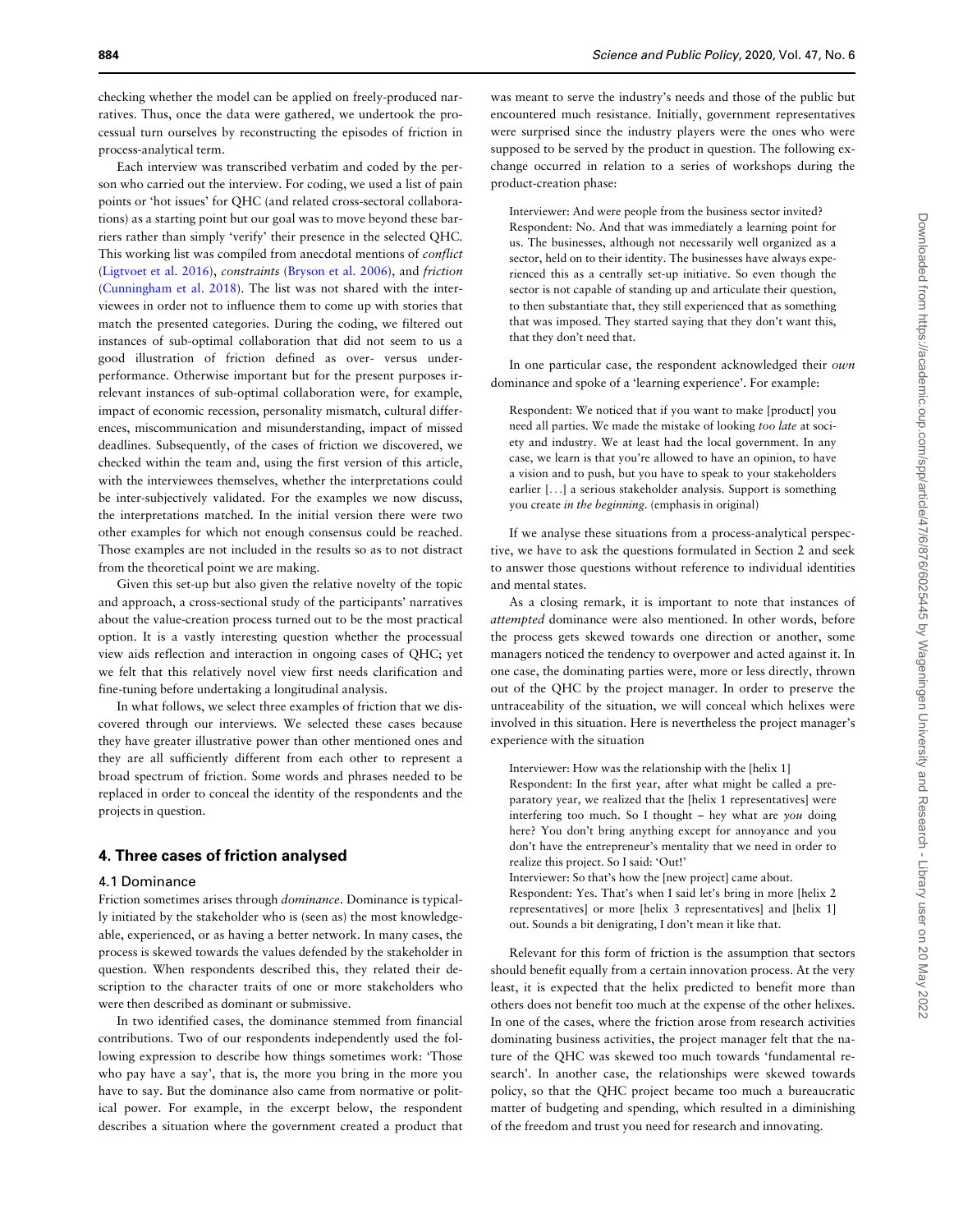#### 4.2 Opacity

This next friction occurs when the allocated resources are not used in a transparent way. Unlike the previous example, this is not an issue with the resource allocation as stakeholders might be in full agreement on that point. Rather, the friction pertains to the manner in which the resources are used—more specifically, to the fact that little or no resources are used to communicate about the valueproduction process. This form of friction is in a sense the opposite of the previous one: if dominance is achieved by being overly present during the decision-making process, lack of transparency is achieved by being overly absent.

We can illustrate this with the following example. In the excerpt below, the respondent is describing a friction that ensued when the innovation process created an output slightly more valuable from a market perspective (a solution with immediate applicability in the market) than from a scientific perspective (a more general method that might in the future be applied universally).

Respondent: [the stakeholder] failed to inform others [of his decisions] resulting in the fact that other team members say 'OK but I do not want this solution you are proposing'. Then you have a major problem...

Interviewer: ... a communication problem.

Respondent: Communication is an aspect of it. There's something behind that: the fact that you share a common philosophy of being a team and doing things together. If someone says: ok this is going to be my problem, then you've lost contact with the team.

Interviewer: What are the signals of such behaviour? Respondent: Often that you don't hear from them in a long time.

Because of its general applicability, the friction can ensue between any value-creation processes that have different conventions for reporting. In the example above, the friction ensued between the production of market and scientific value, where the stakeholder focused too much on market value, producing a solution that was too specifically attuned to an organisation as opposed to seeking a more general solution of scientific value. But we have observed the stakeholder also in the opposite direction. Sometimes the stakeholder produces results that are too general (too 'scientific', so to speak) and not specific enough to apply it to market. This is the case in the following example, where the respondent shared the frustration ensuing from the friction:

Respondent: I'm not going to say a lot about it because I just hate how things went... [The other organisation] thought, 'OK, we have money, we're going to do some nice things'. It was a European project so they thought 'Oh, I have European money so I'm going to simply do what I want'. That's my experience also in other projects.

[...]

Interviewer: What do you think their agenda was?

Respondent: Well, they have the money! They go ahead and [follow their objectives]. I'm exaggerating a bit but that's what it boils down to. And when they have money they say 'so we did this, so we decided to do that'... No, YOU decided to do that. You never aligned with. That is a huge annoyance.

We can see that even though the friction is theoretically speaking more mild (since the stakeholders might, in their absence, produce results of the expected value distribution), it can still produce significant irritation for the stakeholders who are thereby excluded from the decision-making process. Emotionally, the stakeholder might feel as a passive form of dominance—through absence—and thus

feel as a contradiction and even contrariety. In the example above, the respondent does not say that the solution brought by the stakeholder is completely wrong: it is the (decision-making) process that was perceived as inappropriate.

#### 4.3 Disparity

It appeared to be a commonplace that the four value-creation processes have completely different speeds; all respondents have acknowledged this difference one way or the other and have seemed to accept it as a given. One respondent, when asked how often these differences become apparent in the life of a QH process, paused for a second and replied: 'Almost daily'. However, because in R&D, speed typically means competitive advantage, the hare (the organisation that works at a fast pace) is more often critical of the tortoise (the organisation that works at a slow pace). On the other hand, the tortoise is in a better position to identify risks and get a better grip on what is happening and thus promotes its lower speed as a source of stability and prudence. The advantages and disadvantages of each approach cancel each other out and create a stalemate.

In the following example, the respondent describes the difference in dynamics between value-creation processes in industry and a governmental institution.

Respondent: There is a huge difference in speed between [industry] and [government]. The way of working, decisions, who-does-what... [...] Industry is oriented towards the exterior because they are dependent on the wishes of their customers – so that's what they want to develop. While [name government institution] is very much oriented towards the interior. So, after they're trained they work as [civil servant] and stop looking outside. They do their job and that's it. And because of this the dynamics is different. That's what I meant by speed [...] That leads to disagreements. A [civil servant] can very well postpone a task for wo weeks whereas in the industry they think: 'OK, but I need to know now, am I assigning people to this or not?'

In another case, the hare acknowledged dismissed the tortoise's prudence as being overly cautious. In fact, the hare went as far as considering doing that specific project without the tortoise. In the following exchange, the respondent showed visible irritation regarding the recounted situation:

Interviewer: Do you remember what the problem was there? Respondent: They [the tortoise] were very much into accountability. That [we] need to follow all kinds of statutes, and 'By the way, where do we stand with the risks? Let's imagine we're going to lose a lot of invested money, who's responsible... that sort of business.'

The respondent explained that the situation was experienced as being 'held back' by the sluggish tortoise and that at one point was thinking 'well if this is how it's going to be we might as well drop it'.

The barrier has also been encountered in the relationship between (local) governmental organisations and academia. In one of the investigated projects, led by a knowledge institute, the research partners wanted to investigate an issue thoroughly and get to the bottom of the problem whereas the local government decided to go much faster (and thus riskier) towards an output even if this output was not necessarily scientifically researched. In the same problem, the knowledge institute was following the European regulations regarding privacy to the letter whereas the governmental organisations were looking for ways to avoid this: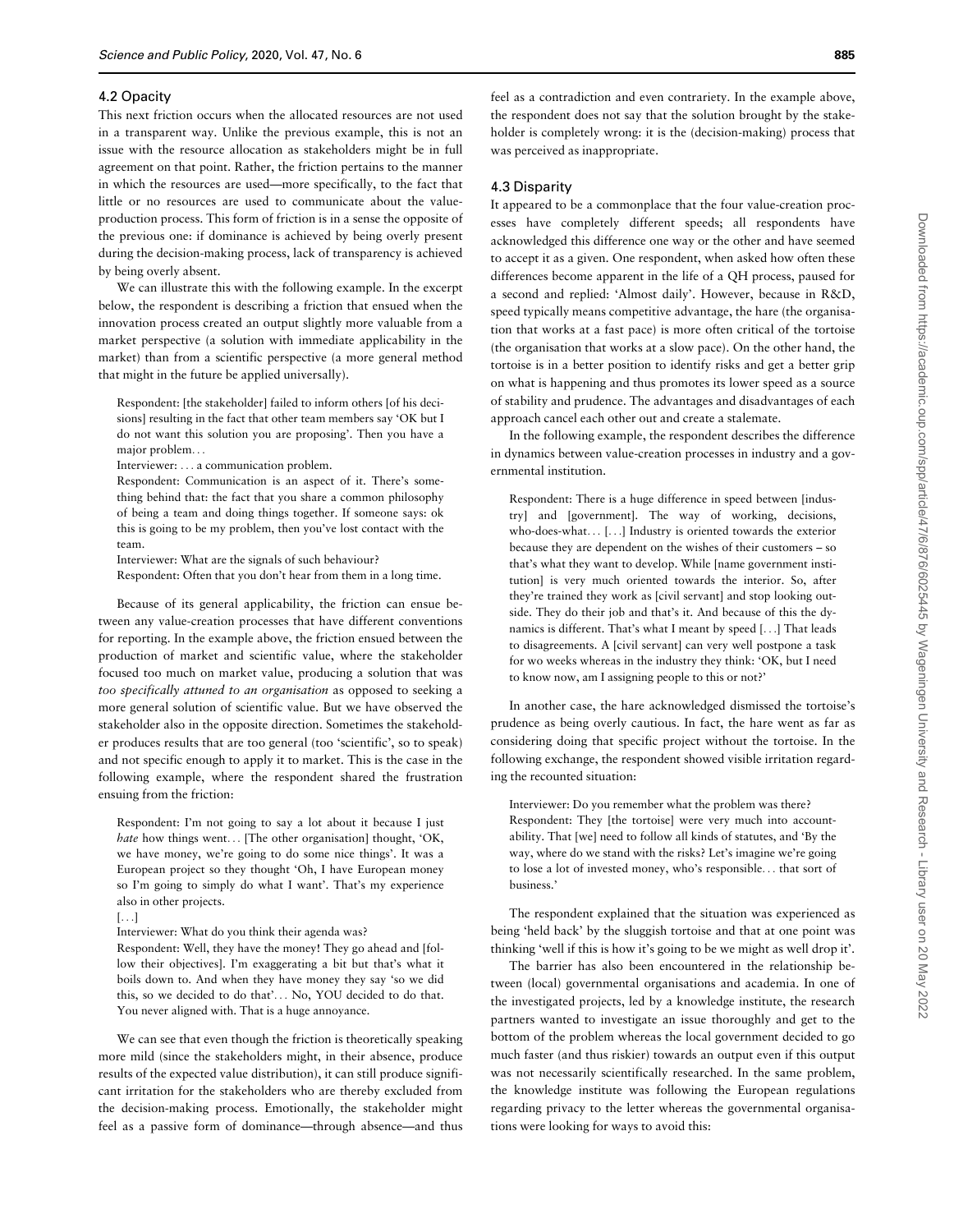Respondent: I thought, oh my, I'm sure this can be done faster. All these protocols and bureaucracy. As a practitioner, I find that a difficult issue – all those European processes and protocols, accounting mechaisms... That's quite something. I'm more for the approach: you start a collaboration, you get a certain amount of money, I think that you don't need to follow every point and comma, but you have to be pragmatic about it.

# 5. Discussion

#### 5.1 The process-analytical perspective

The study of QHCs from a processual perspective is a way of understanding innovation without relying on stakeholder identities, labels, and titles. While assigning identities might be useful for some purposes, the path we have opened with our process-analytical perspective appears to be better suited for operationalisation and 'microlevel' investigation [\(Cunningham et al. 2018](#page-11-0); [McAdam et al. 2018](#page-12-0)). Even though interviewees (and theorists) see the reality of interorganisational collaborations through stakeholder-analytical lenses, the switch to processual lenses is possible and, from a methodological standpoint, desirable. It is essential to highlight that friction as defined in this article is only one type of sub-optimal situation that can occur. We do not suggest a reduction of sub-optimal collaboration to the concept of friction as defined here. Using the distinction between intra-value and inter-value conflicts [\(Blok and Lemmens](#page-11-0) [2015;](#page-11-0) [Dignum et al. 2016](#page-12-0)), we can say that friction as defined above is merely a form of inter-value conflict where two or more processes compete for optimal performance. Whether the processual approach applies to other forms of sub-optimal collaboration remains to be investigated. For now we wish to warn against reducing suboptimality to friction as defined above.

In the transition from stakeholders to process, we notice a parallel transition from the cognitive to the behavioural, meaning that reconstructing narratives in processual terms comes with a switch from the cognitive vocabulary of thoughts, wishes, interests to the behavioural vocabulary of actions, resources, input–output, etc. While we have not explored this here, we suggest tentatively that this vocabulary can be employed when trying to come out of a suboptimal situation; when the sub-optimal situation presents itself in processual terms, solutions might be sought in those terms. If dominance is a problem, then from a stakeholder-analytical perspective it is the individual who is dominant and thus the individual who must change; if transparency is a problem, then from the same perspective it is the individual who is opaque and thus the individual who must change. From a process perspective, friction—and other types of conflict—could be solved by adjusting processes and behaviour, not identities and organisations.

The advantages of a processual approach have been noted already in recent studies (García-Terán and Skoglund 2019) and it is certainly not the case that the processual approach has been discovered by the QHC community. Similar pleas have been made in the studies of entrepreneurship—another term, just as innovation, that faces a person/process ambiguity—and have led to the conclusion that processual theories are 'not in a dominant position in current research, even if they are often called vital' and an adoption of processual theories might depend on our ability to 'embrace different ontologies, epistemologies, and practices of researching and knowing' [\(Steyaert 2007:](#page-13-0) 472). We salute these endeavors and we would like to subscribe to these authors' viewpoints. However, it does not seem essential in this initial phase to already make a commitment

towards a specific processual approach. Of the thirteen processual approaches mentioned by [Steyaert \(2007\),](#page-13-0) it would seem that our topic, our focus, and our 'reconstructive' analyses bring us closest to Latour's actor–network theory (ANT), yet we see more resemblance to the early social constructivists studies of science ([Latour and](#page-12-0) [Woolgar 2013](#page-12-0)) than ANT studies as such ([Latour 2005](#page-12-0)). In any case, we would like to desist from declaring any strong allegiance to any approach because, at this point, the topic (QHC) and the task (understanding processes) are to us more important than the particulars of the research design.

#### 5.2. Further analysis of friction

For practical purposes such as policy design or project management, it might be necessary to do justice to the complexity of the phenomenon of friction. What we noticed to know in order to understand friction is not only the two or more processes that are characterised by a tension between over-performance and under-performance, but also a series of other determinants. To this end, we propose the following five determinants (or 'dimensions') of friction that can be applied to real-life cases: definition, timing, signal, scale, framing, and solution. Each dimension can be further specified by a prototypical question that can be asked about each newly discovered case of friction. The questions are organised as in [Fig. 4](#page-7-0) and they make up what we call an analytical overview of a case of friction. Notice that, in line with the processual approach, these questions do not require the analyst to make any appeal to organisational identities or psychological states of mind. Based on the table introduced in the previous section, a process-analytical characterisation of friction thus follows these steps (not necessarily in the given order): We define the friction by noting the contrast between predictions (or plans) and reality (or execution); we identify timing by noting the phase in which the friction occurred; we try to understand what triggered the parties' observation of friction by isolating concrete signals; we approximate the seriousness or scale of the friction by looking at the consequences; we identify the mainframes or metaphors that participants employ to describe the friction; and we reproduce what is perceived as being a solution.

If we relate this approach to the study of sub-optimal interactions in the past, we notice that past literature is still very much tinted by the stakeholder-analytical approach, often combined with a macro-level perspective. This is surely the case system-ofinnovation approaches [\(Freeman 1995](#page-12-0); [Woolthuis et al. 2005\)](#page-13-0) and the multi-level perspective [\(Geels 2011\)](#page-12-0). In these approaches, suboptimal R&D is still identified 'from above' and primarily based on the sector of origin; in these approaches, we see innovation encountering scientific barriers, policy barriers, cultural barriers, industry barriers, etc. (see e.g. [Cagno et al. 2013\)](#page-11-0).

## 6. Conclusion

In the present article, we have proposed a processual model of QHCs and we have illustrated the use of this model in the study of a specific type of conflict, namely friction. We submitted our approach as a supplement to the process-analytical approach, one that helps us avoid questions of names and affiliations and focuses on the value co-creation. We have identified these as: research value, business value, political value, and societal value. The value co-creation processes in QHC are supposed to intertwine smoothly but in reality they often undergo friction because of limited resources which can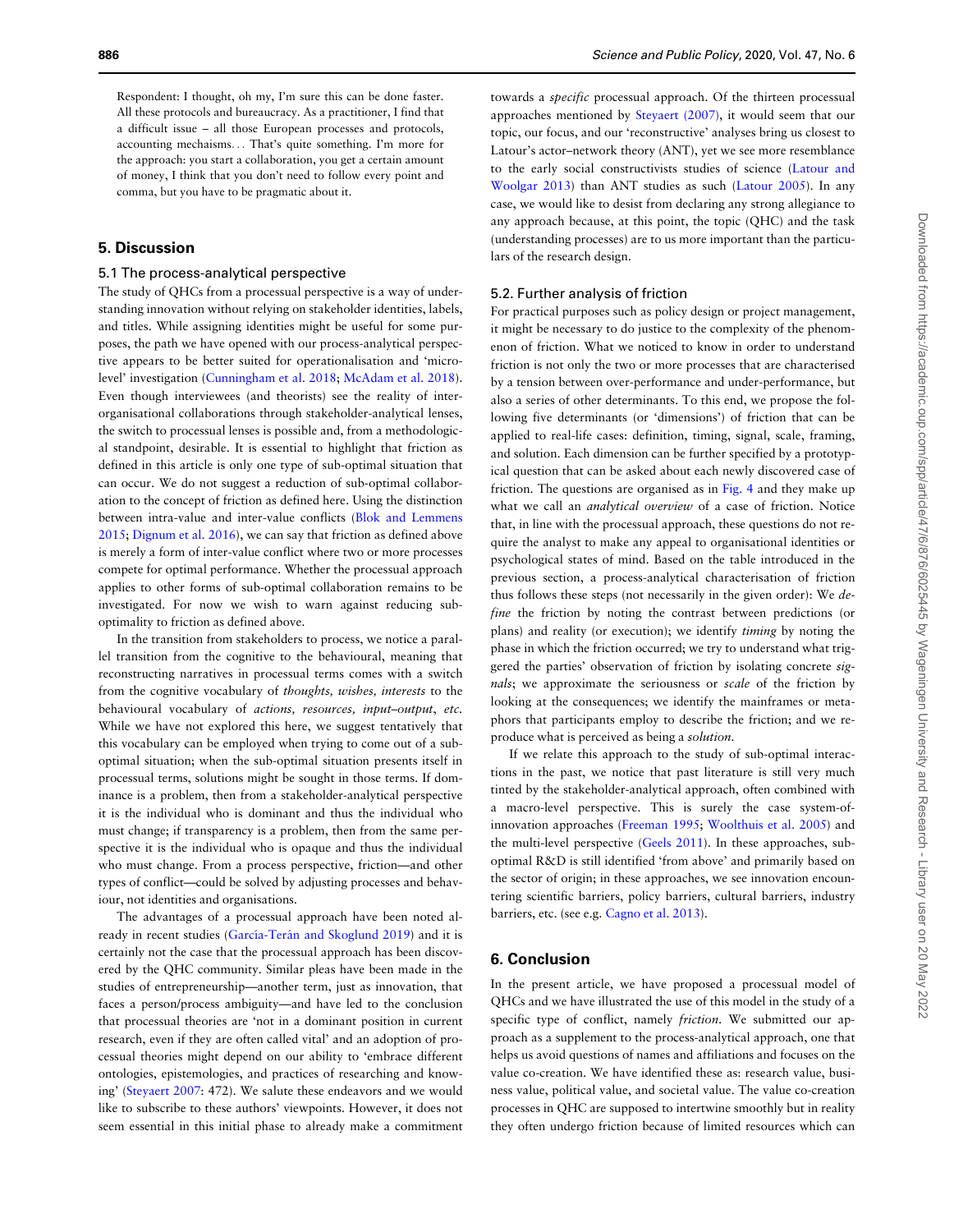<span id="page-11-0"></span>lead to over-performance on one value process and underperformance on others.

As a strategy for further research, we suggest investigating other types of sub-optimal collaboration also from a processual perspective. Friction is a rather simple form of conflict between valueproduction processes—which made it a good starting point—but more fundamental conflicts can also be studied from the same perspective. For example, fundamental differences in world view as might occur between industry players and NGOs have traditionally been investigated in stakeholder-analytical terms. However, we can see these fundamental differences in world view not as stakeholder features or character traits but as different predictions regarding the right-most values in a certain context. This would not be a case of friction because it is far more fundamental than operational phenomena of over-performance and under-performance. And yet, it makes sense in our view to see them from a processual perspective because this approach will throw a new light on their constitution. In a processual view, the industry giant and the NGO are fundamentally different not because of their states of mind (although that might be the case for all we know) but because their activities do not create space for the other—or, to put it in terms of resources, because they spend most of their resources strengthening their position in their antagonism with the other rather than weakening their position by integrating the other.

These lines of research can open the way for a positive appreciation of conflict, not as a clash between individuals that need to be solved, managed, or contained (De Dreu and Weingart 2003; [Medina et al. 2005](#page-12-0)), but rather as an in-built improvement process. From a process perspective, friction (and conflict more generally) can be sought because of their epistemic content: we learn from conflicts most when we do not do away with them but rather become responsive to the others without trying to reduce them to our views or the other way around. This focus on process and performance 'provides a strategy to no longer be involved in the ideal of harmony and alignment among multiple stakeholders, but instead to acknowledge fundamental differences among multiple stakeholders in corporate actors' ethical responsiveness to their demands and needs' (Blok 2019: 250). We have not explored this path in the present article, but we see that there are commonalities between our processual approach and the call for a 'shift from the actors' intentions to the actors' performance' (Blok 2019: 251) in the study of interpersonal conflict.

## **References**

- Agency, European Environmental (2013) Late Lessons from Early Warnings: Science, Precaution, Innovation. Copenhagen: EEA.
- Anderson, J. C., Narus, J. A., and Van Rossum, W. (2006) 'Customer Value Propositions in Business Markets', Harvard Business Review, 84/3: 90–9.
- Andrews, R., and Entwistle, T. (2010) 'Does Cross-Sectoral Partnership Deliver? An Empirical Exploration of Public Service Effectiveness, Efficiency, and Equity', Journal of Public Administration Research and Theory, 20/3: 679–701.
- Anicich, E. M. et al. (2016) 'When the Bases of Social Hierarchy Collide: Power Without Status Drives Interpersonal Conflict', Organization Science, 27/1: 123–40.
- Arnkil, R. et al. (2010). 'Exploring Quadruple Helix Outlining User-oriented Innovation Models'. Tampere, Finland, University of Tampere. 85/2010: [https://tampub.uta.fi/bitstream/handle/10024/65758/10978-10951-10044-](https://tampub.uta.fi/bitstream/handle/10024/65758/10978-10951-10044-18209-10020.pdf?sequence=10021) [18209-10020.pdf?sequence](https://tampub.uta.fi/bitstream/handle/10024/65758/10978-10951-10044-18209-10020.pdf?sequence=10021)=[10021](https://tampub.uta.fi/bitstream/handle/10024/65758/10978-10951-10044-18209-10020.pdf?sequence=10021).
- Bäckstrand, K. (2006) 'Multi-stakeholder Partnerships for Sustainable Development: Rethinking Legitimacy, Accountability and Effectiveness', European Environment, 16/5: 290–306.
- Blok, V. (2019a) 'From Participation to Interruption: Toward an Ethic of Stakeholder Engagement, Participation, and Partnership in Corporate Social Responsibility and Responsible Innovation'. In: R., von Schomberg and J., Hankins (eds) International Handbook of Responsible Innovation, pp. 243–59. Cheltenham, UK: Edward Elgar.
- , and Lemmens, P. (2015) 'The Emerging Concept of Responsible Innovation. Three Reasons Why It Is Questionable and Calls for a Radical Transformation of the Concept of Innovation'. In: B.-J., Koops (eds) Responsible Innovation 2: Concepts, Approaches, and Applications, pp.19–35. Cham: Springer International Publishing.
- Brand, T., Blok, V., and Verweij, M. (2020) 'Stakeholder Dialogue as Agonistic Deliberation: Exploring the Role of Conflict and Self-Interest in Business-NGO Interaction', Business Ethics Quarterly, 19: 1–28.
- Brettschneider, C. (2010) Democratic Rights: The Substance of Self-government. Princeton NJ: Princeton University Press.
- Bryson, J. M., Crosby, B. C., and Stone, M. (2006) 'The Design and Implementation of Cross-Sector Collaborations: Propositions from the Literature', Public Administration Review, 66: 44
- Cagno, E., Ernst, W., Andrea, T. and Pugliese, G.. (2013) 'A Novel Approach for Barriers to Industrial Energy Efficiency', Renewable and Sustainable Energy Reviews, 19: 290–308.
- Carayannis, E., and Campbell, D. (2009) 'Mode 3'and'Quadruple Helix': Toward a 21st Century Fractal Innovation Ecosystem', International Journal of technology Management, 46/3/4: 201–34.
- , and (2010) 'Triple Helix, Quadruple Helix and Quintuple Helix and How Do Knowledge, Innovation and the Environment Relate to Each Other?: A Proposed Framework for a Trans-disciplinary Analysis of Sustainable Development and Social Ecology', International Journal of Social Ecology and Sustainable Development (Development), 1/1: 41–69.
- , and  $\frac{1}{2012}$  'Mode 3 Knowledge Production in Quadruple Helix Innovation Systems'. In: Mode 3 Knowledge Production in Quadruple Helix Innovation Systems, pp.1–63. Springer. [https://op.europa.eu/en/publi](https://op.europa.eu/en/publication-detail/-/publication/6e54c161-36a9-11e6-a825-01aa75ed71a1) [cation-detail/-/publication/6e54c161-36a9-11e6-a825-01aa75ed71a1.](https://op.europa.eu/en/publication-detail/-/publication/6e54c161-36a9-11e6-a825-01aa75ed71a1)
- -, and (2014) 'Developed Democracies versus Emerging Autocracies: Arts, Democracy, and Innovation in Quadruple Helix Innovation Systems', Journal of Innovation and Entrepreneurship, 3/1: 1–23.
- Cavallini, S. et al. (2016). 'Using the Quadruple Helix Approach to Accelerate the Transfer of Research and Innovation Results to Regional Growth', Report for the Committee of the Region of the European Union, Brussels; doi : 10.2863/408040, <[https://cor.europa.eu/en/engage/studies/Documen](https://cor.europa.eu/en/engage/studies/Documents/quadruple-helix.pdf) [ts/quadruple-helix.pdf](https://cor.europa.eu/en/engage/studies/Documents/quadruple-helix.pdf)> accessed 21 September 2020.
- Chesbrough, H., Lettl, C., and Ritter, T. (2018) 'Value Creation and Value Capture in Open Innovation', Journal of Product Innovation Management, 35/6: 930–8.
- Clarke, A., and Fuller, M. (2010) 'Collaborative strategic management: Strategy formulation and implementation by multi-organizational cross-sector social partnerships', Journal of Business Ethics, 94/1: 85–101.
- Cole, S., and Cole, J. R. (1967) 'Scientific Output and Recognition: A Study in the Operation of the Reward System in Science', American Sociological Review, 377–90.
- Cozby, P. C. (2007) Methods in Behavioral Research. New York: McGraw-Hill.
- Crane, D. (1976) 'Reward Systems in Art, Science, and Religion', American Behavioral Scientist, 19/6: 719–34.
- Cunningham, J. A., Menter, M., and O'Kane, C. (2018) 'Value Creation in the Quadruple Helix: A Micro Level Conceptual Model of Principal Investigators as Value Creators', R&D Management, 48/1: 136-47.
- Cuppen, E. (2012) 'Diversity and Constructive Conflict in Stakeholder Dialogue: Considerations for Design and Methods', Policy Sciences, 45/1: 23–46.
- De Dreu, C. K., and Weingart, L. R. (2003) 'Task Versus Relationship Conflict, Team Performance, and Team Member Satisfaction: A Meta-Analysis', Journal of Applied Psychology, 88/4: 741–9.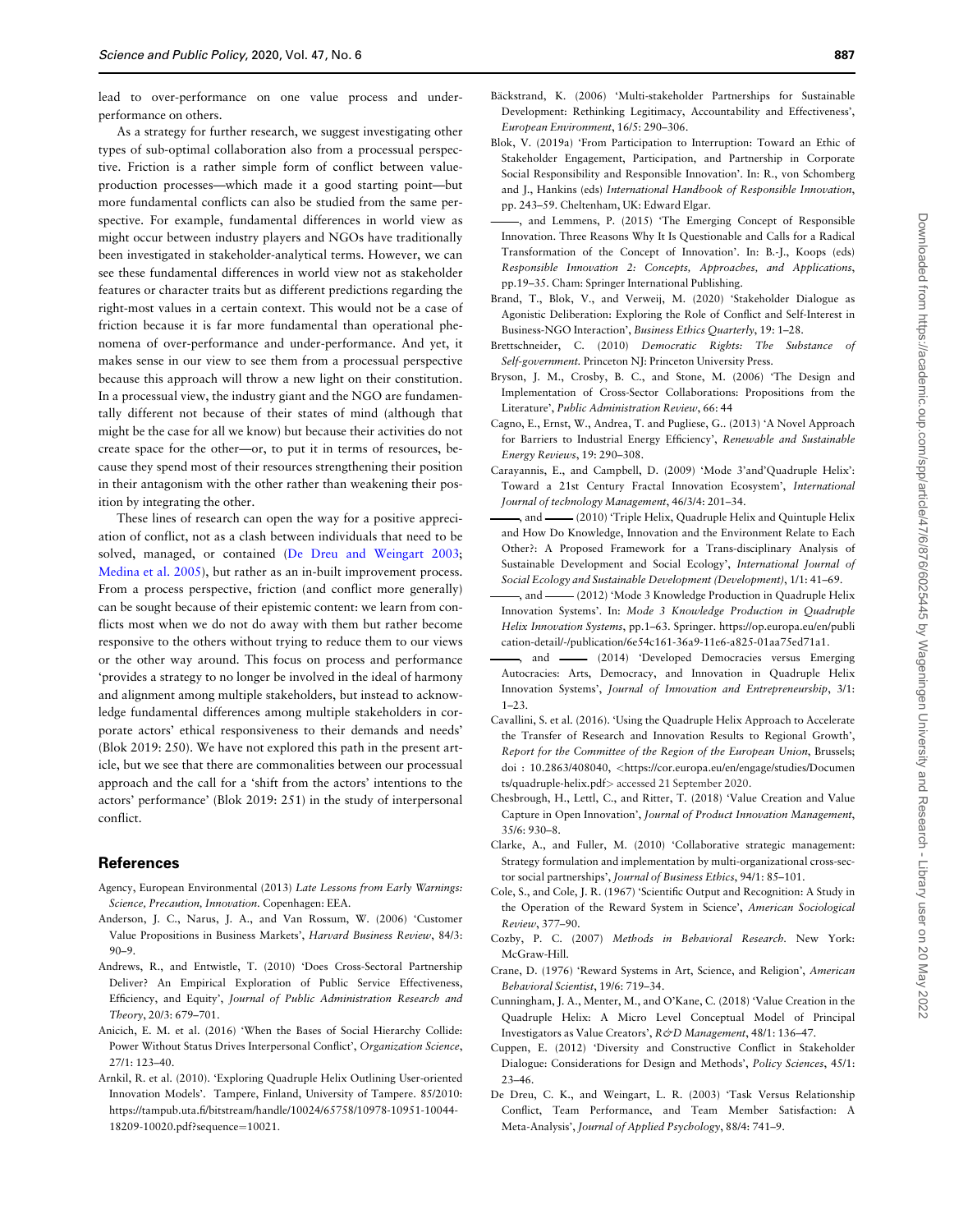<span id="page-12-0"></span>, and Gelfand, M. J. (2008) 'Conflict in the Workplace: Sources, Functions, and Dynamics across Multiple Levels of Analysis'. In: De Dreu, C. K. W. and Gelfand, M. J. (eds) The Psychology of Conflict and Conflict Management in Organizations. The Organizational Frontiers Series, pp.3–54. New York, NY: Taylor & Francis Group/Lawrence Erlbaum Associates.

- Dentoni, D., and Peterson, H. C. (2011) 'Multi-stakeholder Sustainability Alliances in Agri-food Chains: A Framework for Multi-disciplinary Research', International Food and Agribusiness Management Review, 14: 83–108.
- Dignum, M. et al. (2016) 'Contested Technologies and Design for Values: The Case of Shale Gas', Science and Engineering Ethics, 22/4: 1171–91.
- Dworkin, R. M. (1977) Taking Rights Seriously. London: Duckworth.
- Echeverri, P., and Skålén, P. (2011) 'Co-creation and Co-destruction: A Practice-theory Based Study of Interactive Value Formation', Marketing Theory, 11/3: 351–73.
- EEA (2001) Late Lessons from Early Warnings: The Precautionary Principle 1896–2000. Dennmark: EEA.
- Etzkowitz, H., and Leydesdorff, L. (2000) 'The Dynamics of Innovation: From National Systems and 'Mode 2' to a Triple Helix of University–Industry–Government Relations', Research Policy, 29/2: 109–23.
- Fernandez, M. A., Francisco, J. M., Lourdes, M., Miguel, A. D., Inés, M. and José, M. G.. (2017) 'Facilitators and Barriers Experienced by Federal Cross-Sector Partners During the Implementation of a Healthy Eating Campaign', Public Health Nutrition, 20/13: 2318–28.
- Fischer, F. (2012) Reframing Public Policy, 2nd edn. Oxford: OUP.
- Freeman, C. (1995) 'The 'National System of Innovation' in Historical Perspective', Cambridge Journal of Economics, 19/1: 5–24.
- Galvagno, M., and Dalli, D. (2014) 'Theory of Value Co-creation: A Systematic Literature Review', Managing Service Quality: An International Journal, 24/6: 643–83.
- García-Terán, J., and Skoglund, A. (2019) 'A Processual Approach for the Quadruple Helix Model: The Case of a Regional Project in Uppsala', Journal of the Knowledge Economy, 10/3: 1272–96.
- Garst, J. et al. (2019) 'Toward a Value-Sensitive Absorptive Capacity Framework: Navigating Intervalue and Intravalue Conflicts to Answer the Societal Call for Health', Business & Society, [https://doi.org/10.1177/](https://doi.org/10.1177/0007650319876108) [0007650319876108](https://doi.org/10.1177/0007650319876108).
- Gaston, J. (1970) 'The Reward System in British Science', American Sociological Review, 718–32.
- Geels, F. (2002) 'Technological Transitions as Evolutionary Reconfiguration Processes: A Multi-level Perspective and a Case-study', Research Policy, 31/8–9: 1257–74.
- (2011) 'The Multi-level Perspective on Sustainability Transitions: Responses to Seven Criticisms', Environmental Innovation and Societal Transitions, 1/1: 24–40.
- , and Schot, J. (2007) 'Typology of Sociotechnical Transition Pathways', Research Policy, 36/3: 399–417.
- Godin, B. (2009) 'National Innovation System: The System Approach in Historical Perspective', Science, Technology, & Human Values, 34/4: 476–501.
- Grover, S. L. (2014) 'Unraveling Respect in Organization Studies', Human Relations, 67/1: 27–51.
- Hackett, E. J. John, V. and Niki, P. B. (2017) 'The Social and Epistemic Organization of Scientific Work'. In: Felt, U., Rayvon, F., Clark, A. M. and Laurel, S.-D. (eds) The Handbook of Science and Technology Studies, pp.733–65. Cambridge, MA: The MIT Press.
- Hasche, N., Höglund, L., and Linton, G. (2019) 'Quadruple Helix as a Network of Relationships: Creating Value Within a Swedish Regional Innovation System', Journal of Small Business & Entrepreneurship, 1-22.
- Hjorth, D., Holt, R., and Steyaert, C. (2015) 'Entrepreneurship and Process Studies', International Small Business Journal: Researching Entrepreneurship, 33/6: 599–611.
- Höglund, L., and. Linton, G. (2018) 'Smart Specialization in Regional Innovation Systems: A Quadruple Helix Perspective', R&D Management,  $48/1:60-72$ .
- Honneth, A. (1996) The Struggle for Recognition: The Moral Grammar of Social Conflicts. MIT Press, Cambridge, MA.
- , and Farrell, J. (1997) 'Recognition and Moral Obligation', Social Research, 16–35.
- Islam, G. (2012) 'Recognition, Reification, and Practices of Forgetting: Ethical Implications of Human Resource Management', Journal of Business Ethics, 111/1: 37–48.
- Ivanova, I. (2014) 'Quadruple Helix Systems and Symmetry: a Step Towards Helix Innovation System Classification', Journal of the Knowledge Economy, 5/2: 357–69.
- Kline, S. J., and Rosenberg, N. (1986) 'An Overview of Innovation'. In: R., Landau and N., Rodenberg (eds) The Positive Sum Strategy. Washington: National Academy Press.
- Kolehmainen, J., Irvine, J., Stewart, L., Karacsonyi, Z., Szabó, T., Alarinta, J. and Norberg, A.. (2016) 'Quadruple Helix, Innovation and the Knowledge-based Development: Lessons from Remote, Rural and Less-favoured Regions', Journal of the Knowledge Economy, 7/1: 23–42.
- Kriz, A., Bankins, S., and Molloy, C. (2018) 'Readying a Region: Temporally Exploring the Development of an Australian Regional Quadruple Helix', R&D Management, 48/1: 25–43.
- Latour, B. (2005) Reassembling the Social: An Introduction to Actor-Network-Theory (Clarendon Lectures in Management Studies. Oxford; New York: OUP.
- , and Woolgar, S. (2013) Laboratory Life: The Construction of scientific facts. Princeton University Press.
- Le Ber, M. J., and Branzei, O. (2010) 'Value Frame Fusion in Cross Sector Interactions', Journal of Business Ethics, 94/1: 163–95.
- Lee, S. M., Olson, D. L., and Trimi, S. (2012) 'Co-innovation: Convergenomics, Collaboration, and Co-creation for Organizational Values', Management Decision, 50/5: 817–31.
- Leydesdorff, L., and Etzkowitz, H. (1996) 'Emergence of a Triple Helix of University–Industry–Government Relations', Science and Public Policy, 23/5: 279–86.
- , and (1998) 'The Triple Helix as a Model for Innovation Studies', Science and Public Policy, 25/3: 195–203.
- Ligtvoet, A., Eefje, C., Olga, D. R., Kas, H., Udo, P., Jaco, Q. and Donna, M.. (2016) 'New Future Perspectives Through Constructive Conflict: Exploring the Future of Gas in the Netherlands', Futures, 78: 19–33.
- Mangematin, V., O'Reilly, P., and Cunningham, J. (2014) 'PIs as Boundary Spanners, Science and Market Shapers', The Journal of Technology Transfer, 39/1: 1–10.
- McAdam, M., Miller, K., and McAdam, R. (2018) 'Understanding Quadruple Helix Relationships of University Technology Commercialisation: A Micro-level Approach', Studies in Higher Education, 43/6: 1058–73.
- Medina, F. J. et al. (2005) 'Types of Intragroup Conflict and Affective Reactions', Journal of Managerial Psychology, 20/3/4: 219–30.
- Merton, R. K. (1973) The Sociology of Science: Theoretical and Empirical Investigations. Chicago and London: The University of Chicago Press.
- Mikkelsen, E. N., and Clegg, S. (2018) 'Unpacking the Meaning of Conflict in Organizational Conflict Research', Negotiation and Conflict Management Research, 11/3: 185–203.
- Owen, R., Bessant, J., and Heintz, M. (2013) Responsible Innovation: Managing the Responsible Emergence of Science and Innovation in Society. UK, London: Wiley & Sons, Ltd., Publication.
- Pawson, R. (2000) 'Middle-range Realism', European Journal of Sociology, 41/2: 283–325.
- Pike, K. L. (1967) 'Etic and Emic Standpoints for the Description of Behavior', In: Language in Relation to a Unified Theory of the Structure of Human Behavior, 2nd rev. edn, pp. 37–72. The Hague, The Netherlands: Mouton & Co.
- Powell, W. W., and DiMaggio, P. J. (2012) The New Institutionalism in Organizational Analysis. University of Chicago Press.
- Rahim, M. A. (2017) Managing Conflict in Organizations. London: Routledge.
- Rip, A., and Te Kulve, H. (2008) 'Constructive Technology Assessment and Socio-Technical Scenarios', Presenting Futures, pp.49–70. Springer.